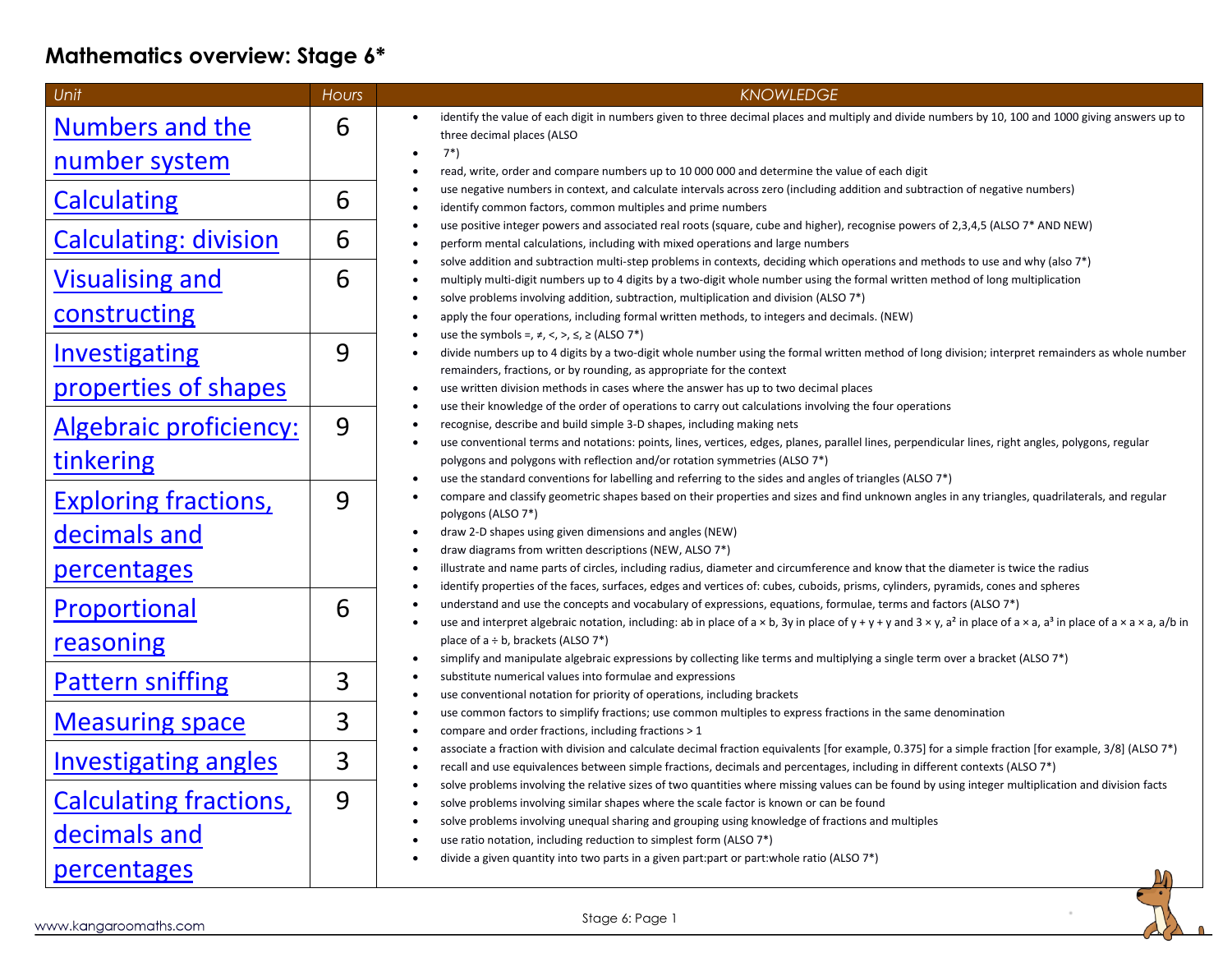| <b>Solving equations</b>    | 3 | generate and describe linear number sequences                                                                                                                                                                                                    |
|-----------------------------|---|--------------------------------------------------------------------------------------------------------------------------------------------------------------------------------------------------------------------------------------------------|
|                             |   | generate terms of a sequence from a term-to-term rule                                                                                                                                                                                            |
| and inequalities            |   | use, read, write and convert between standard units, converting measurements of length, mass, volume and time from a smaller unit of measure to<br>a larger unit, and vice versa, using decimal notation to up to three decimal places (ALSO 7*) |
|                             |   | convert between miles and kilometres (NEW, ALSO 7*)<br>$\bullet$                                                                                                                                                                                 |
| <b>Calculating space</b>    | 9 | use standard units of mass, length, time, money and other measures using decimal quantities where appropriate (ALSO 7 <sup>*</sup> )<br>$\bullet$                                                                                                |
|                             |   | recognise angles where they meet at a point, are on a straight line, or are vertically opposite, and find missing angles<br>$\bullet$                                                                                                            |
| Checking,                   | 3 | apply the properties of angles at a point, angles at a point on a straight line, vertically opposite angles (ALSO $7^*$ )<br>$\bullet$                                                                                                           |
|                             |   | add and subtract fractions with different denominators and mixed numbers, using the concept of equivalent fractions (ALSO 7*)<br>٠                                                                                                               |
| approximating and           |   | multiply simple pairs of proper fractions, writing the answer in its simplest form [for example, $1/4 \times 1/2 = 1/8$ ] (ALSO 7*)<br>$\bullet$                                                                                                 |
|                             |   | divide proper fractions by whole numbers [for example, $1/3 \div 2 = 1/6$ ] (also 7*)<br>$\bullet$                                                                                                                                               |
| estimating                  |   | multiply one-digit numbers with up to two decimal places by whole numbers (ALSO 7*)<br>$\bullet$                                                                                                                                                 |
| <b>Mathematical</b>         | 3 | solve problems involving the calculation of percentages [for example, of measures, and such as 15% of 360] and the use of percentages for<br>$\bullet$                                                                                           |
|                             |   | comparison                                                                                                                                                                                                                                       |
| movement                    |   | enumerate possibilities of combinations of two variables<br>$\bullet$                                                                                                                                                                            |
|                             |   | express missing number problems algebraically<br>$\bullet$                                                                                                                                                                                       |
| <b>Presentation of data</b> | 3 | find pairs of numbers that satisfy an equation with two unknowns<br>recognise that shapes with the same areas can have different perimeters and vice versa<br>$\bullet$                                                                          |
|                             |   | calculate the area of parallelograms and triangles<br>$\bullet$                                                                                                                                                                                  |
| <b>Measuring data</b>       | 3 | calculate, estimate and compare volume of cubes and cuboids using standard units, including cubic centimetres (cm <sup>3</sup> ) and cubic metres (m <sup>3</sup> ), and<br>$\bullet$                                                            |
|                             |   | extending to other units [for example, mm <sup>3</sup> and km <sup>3</sup> ]                                                                                                                                                                     |
| <b>Understanding Risk 1</b> | 3 | recognise when it is possible to use formulae for area and volume of shape<br>$\bullet$                                                                                                                                                          |
|                             |   | solve problems involving the calculation and conversion of units of measure, using decimal notation up to three decimal places where appropriate<br>$\bullet$                                                                                    |
|                             |   | calculate perimeters of 2D shapes (ALSO 7*)<br>$\bullet$                                                                                                                                                                                         |
|                             |   | calculate surface area of cuboids<br>$\bullet$                                                                                                                                                                                                   |
|                             |   | solve problems which require answers to be rounded to specified degrees of accuracy<br>$\bullet$                                                                                                                                                 |
|                             |   | use estimation to check answers to calculations and determine, in the context of a problem, an appropriate degree of accuracy<br>$\bullet$                                                                                                       |
|                             |   | round any whole number to a required degree of accuracy                                                                                                                                                                                          |
|                             |   | describe positions on the full coordinate grid (all four quadrants)                                                                                                                                                                              |
|                             |   | work with co-ordinates in all four quadrants (NEW)<br>$\bullet$                                                                                                                                                                                  |
|                             |   | draw and translate simple shapes on the coordinate plane, and reflect them in the axes                                                                                                                                                           |
|                             |   | solve geometric problems on coordinate axes<br>$\bullet$                                                                                                                                                                                         |
|                             |   | describe translations as 2D vectors (ALSO 7*)                                                                                                                                                                                                    |
|                             |   | interpret and construct pie charts and line graphs and use these to solve problems                                                                                                                                                               |
|                             |   | calculate and interpret the mean as an average<br>$\bullet$                                                                                                                                                                                      |
|                             |   | interpret, analyse and compare the distributions of data sets from univariate empirical distributions through appropriate measures of central<br>$\bullet$                                                                                       |
|                             |   | tendency (median, mean and mode) and spread (range) (ALSO 7*)                                                                                                                                                                                    |
|                             |   | Relate relative expected frequencies to theoretical probability, using appropriate language and the 0-1 probability scale (NEW)<br>$\bullet$                                                                                                     |
|                             |   | apply the property that the probabilities of an exhaustive set of outcomes sum to one                                                                                                                                                            |

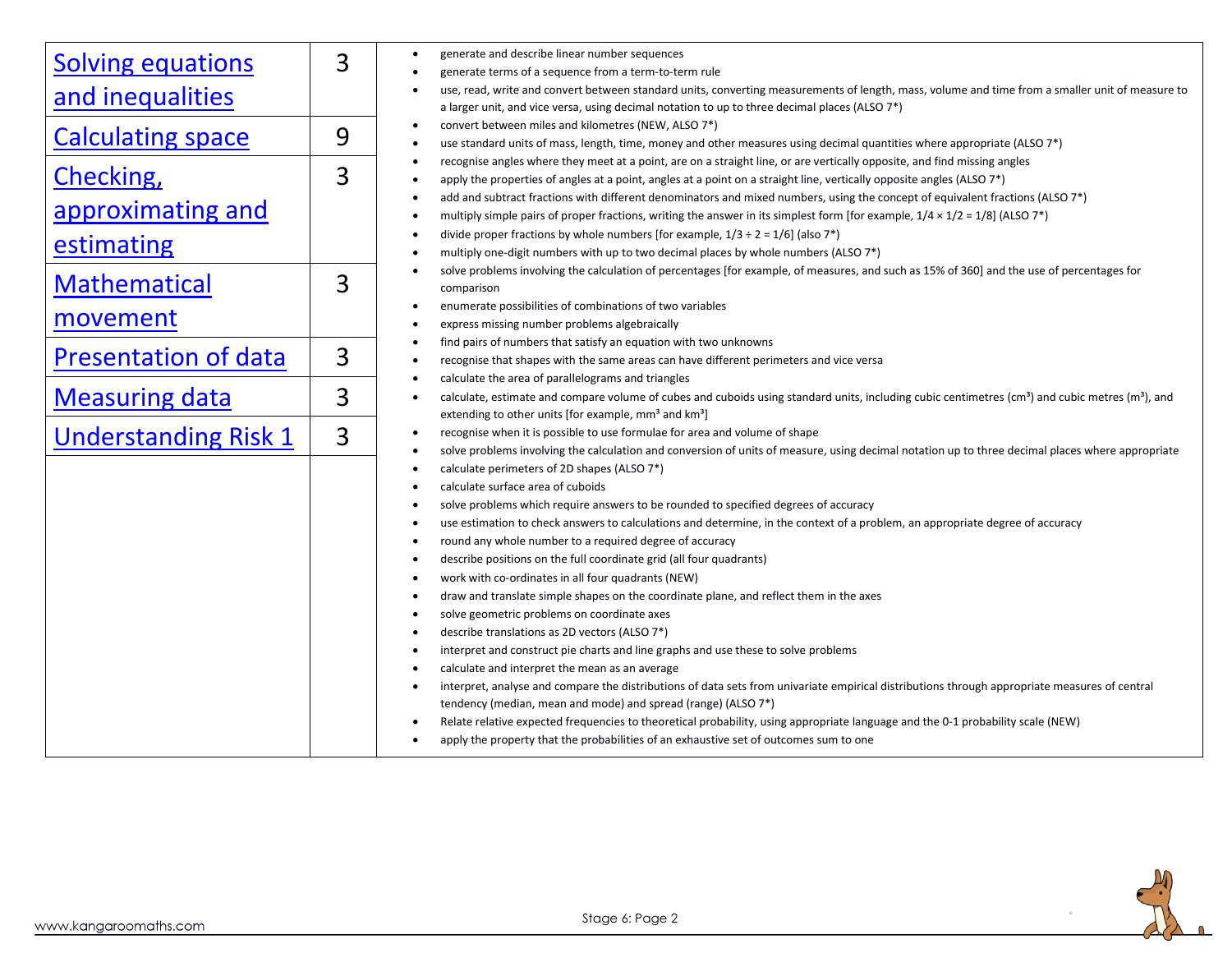### <span id="page-2-0"></span>*[Numbers and the number system](file://sweep/teacher$/maths/2014%2015%20Area/Schemes%20of%20Work/KS3/Maths%20Links%20Topics/Stage%206%20Numbers%20and%20the%20Number%20System.xlsx)* Link To Stage 7\* *6 hours*

### **KNOWLEDGE The Big Picture**[: Number and Place Value progression map](http://kangaroomaths.com/free_resources/planning/KM_MathematicsProgression_NumberPlaceValue.xlsx)

- **identify the value of each digit in numbers given to three decimal places and multiply and divide numbers by 10, 100 and 1000 giving answers up to three decimal places (ALSO**
- **7\*)**
- **read, write, order and compare numbers up to 10 000 000 and determine the value of each digit**
- **use negative numbers in context, and calculate intervals across zero (including addition and subtraction of negative numbers)**
- **identify common factors, common multiples and prime numbers**
- **use positive integer powers and associated real roots (square, cube and higher), recognise powers of 2,3,4,5 (ALSO 7\* AND NEW)**

| <b>SKILLS</b>                                                                                                                                                                                                                                                                                                                                                                                                                                                                                                                                                                                                                                                                                                                                      |                                                                                                                                       | Suggested resources                                                                                                                                                                                                                                                                                                                                                                                                |                                                                                                                                                                                                                                                                                                                                                                                                                                                                                                                                                                                                                                    |  |
|----------------------------------------------------------------------------------------------------------------------------------------------------------------------------------------------------------------------------------------------------------------------------------------------------------------------------------------------------------------------------------------------------------------------------------------------------------------------------------------------------------------------------------------------------------------------------------------------------------------------------------------------------------------------------------------------------------------------------------------------------|---------------------------------------------------------------------------------------------------------------------------------------|--------------------------------------------------------------------------------------------------------------------------------------------------------------------------------------------------------------------------------------------------------------------------------------------------------------------------------------------------------------------------------------------------------------------|------------------------------------------------------------------------------------------------------------------------------------------------------------------------------------------------------------------------------------------------------------------------------------------------------------------------------------------------------------------------------------------------------------------------------------------------------------------------------------------------------------------------------------------------------------------------------------------------------------------------------------|--|
| • Understand place value in numbers with up to three decimal places<br>Multiply whole numbers by 10 (100, 1000)<br>$\bullet$<br>Divide whole numbers by 10 (100, 1000) when the answer is a whole number<br>$\bullet$<br>Multiply (divide) numbers with up to three decimal places by 10 (100, 1000)<br>$\bullet$<br>Understand (order, write, read) place value in numbers with up to eight digits<br>$\bullet$<br>Understand and use negative numbers when working with temperature<br>$\bullet$<br>Understand and use negative numbers when working in other contexts<br>Know the meaning of a common multiple (factor) of two numbers<br>Identify common multiples (factors) of two numbers<br>Know how to test if a number up to 120 is prime |                                                                                                                                       | KM: Maths to Infinity: Directed numbers<br>KM: Extend the idea of Eratosthenes' sieve to a 12 by 12 grid<br>KM: Exploring primes activities: Artistic Eratosthenes sieve<br>KM: Use Powers of ten to demonstrate connections.<br>NRICH: Factor-multiple chains<br>NRICH: The Moons of Vuvv<br>NRICH: Round and round the circle<br><b>NRICH: Counting cogs</b><br>Learning review<br>• www.diagnosticquestions.com |                                                                                                                                                                                                                                                                                                                                                                                                                                                                                                                                                                                                                                    |  |
| Prerequisites                                                                                                                                                                                                                                                                                                                                                                                                                                                                                                                                                                                                                                                                                                                                      | Mathematical language                                                                                                                 |                                                                                                                                                                                                                                                                                                                                                                                                                    | Agreed Common Teaching Approaches                                                                                                                                                                                                                                                                                                                                                                                                                                                                                                                                                                                                  |  |
| • Understand and use place value in numbers with up to seven digits<br>Multiply and divide whole numbers by 10, 100, 1000<br>Multiply and divide numbers with one decimal place by 10, 100, 1000<br>Know the meaning of 'factor' and 'multiple' and 'prime'<br>Bring on the Maths <sup>+</sup> : Moving on up!<br>Number and Place Value: v1<br>Solving problems: v3                                                                                                                                                                                                                                                                                                                                                                               | Place value<br><b>Digit</b><br>Negative number<br>(Common) multiple<br>(Common) factor<br>Divisible<br>Prime number, Composite number |                                                                                                                                                                                                                                                                                                                                                                                                                    | Zero is neither positive nor negative.<br>When multiplying and dividing by powers of ten, the decimal point is<br>fixed and it is the digits that move.<br>Ensure that pupils can deal with large numbers that include zeros in the<br>HTh and/or H column (e.g. 43 006 619)<br><b>NCETM: Glossary</b><br><b>Common approaches</b><br>The following definition of a prime number should be used in order to<br>minimise confusion about 1: A prime number is a number with exactly<br>two factors.<br>Every classroom has a set of number classification posters, a place chart<br>and a negative number washing line on the wall. |  |
| Reasoning opportunities and probing questions                                                                                                                                                                                                                                                                                                                                                                                                                                                                                                                                                                                                                                                                                                      | <b>Cross Curicular Links</b>                                                                                                          |                                                                                                                                                                                                                                                                                                                                                                                                                    | Possible misconceptions                                                                                                                                                                                                                                                                                                                                                                                                                                                                                                                                                                                                            |  |
| • Convince me that 109 is a prime number<br>• Jenny writes $2.54 \times 10 = 25.4$ . Kenny writes $2.54 \times 10 = 25.40$ . Who<br>do you agree with? Explain why.<br>Look at this number (24 054 028). Show me another number (with 4,<br>5, 6, 7 digits) that includes a 5 with the same value. And another.<br>And another                                                                                                                                                                                                                                                                                                                                                                                                                     |                                                                                                                                       |                                                                                                                                                                                                                                                                                                                                                                                                                    | • Some pupils can confuse the language of large (and small) numbers<br>since the prefix 'milli- means 'one thousandth' (meaning that there<br>are 1000 millimetres in a metre for example) while one million is<br>actually a thousand thousand.<br>Some pupils may not realise that degrees (°) and degrees Celsius (°C)<br>are two different and distinct units of measurement<br>Some pupils may think that 1 is a prime number                                                                                                                                                                                                 |  |

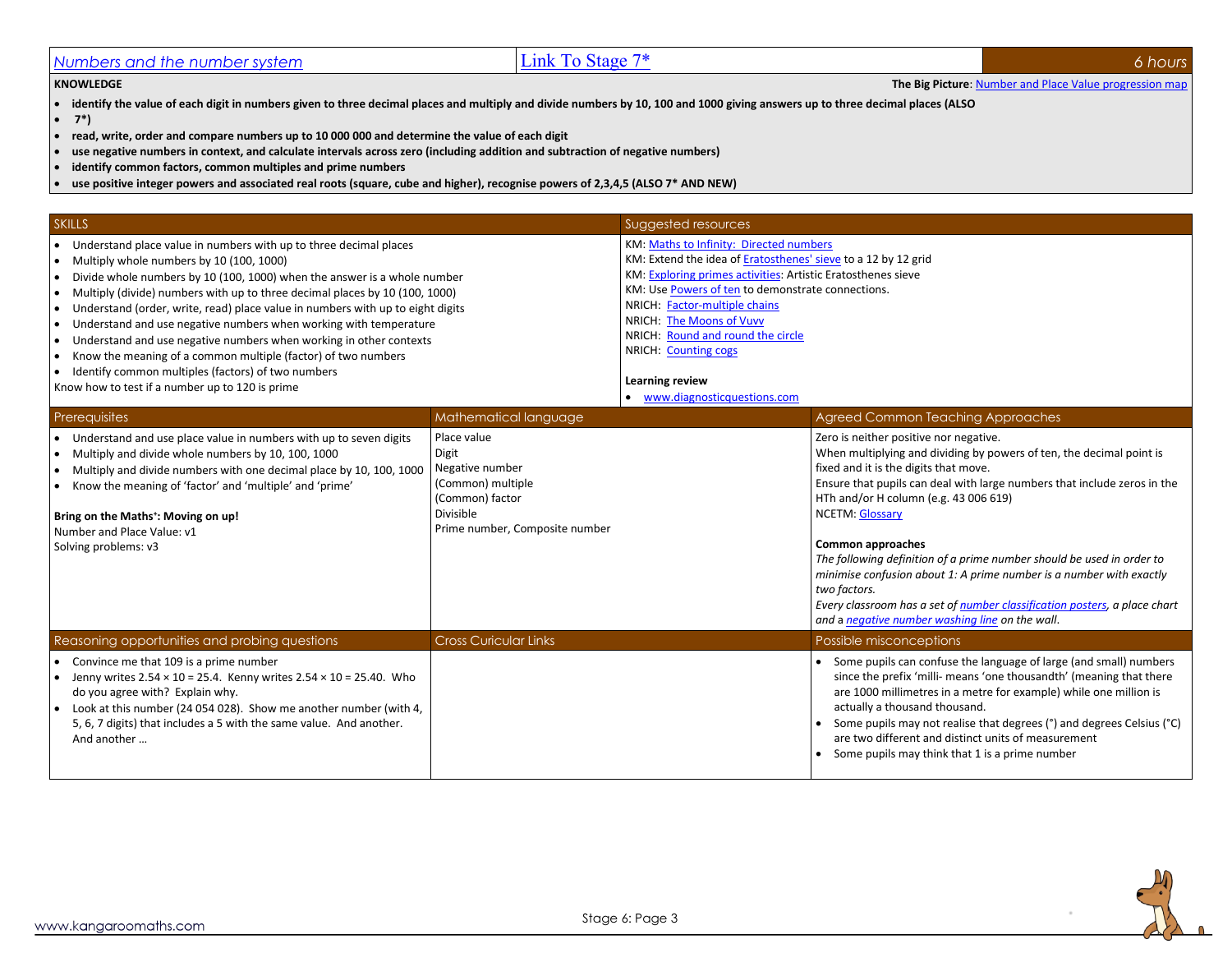# <span id="page-3-0"></span>*[Calculating](file://sweep/teacher$/maths/2014%2015%20Area/Schemes%20of%20Work/KS3/Maths%20Links%20Topics/Stage%206%20Calculating.xlsx)* [Link To Stage 7\\*](file://sweep/teacher$/maths/Teaching%20Plans%20(Linked)/2017%2018%20Teaching%20Plans%20and%20SOW/Schemes%20Of%20Work/KS3%20Stages/St7%20Star_sow.docx) *6 hours*

**KNOWLDGE The Big Picture**[: Calculation progression map](http://kangaroomaths.com/free_resources/planning/KM_MathematicsProgression_NumberCalculation.xlsx)

- **perform mental calculations, including with mixed operations and large numbers**
- **solve addition and subtraction multi-step problems in contexts, deciding which operations and methods to use and why (also 7\*)**
- **multiply multi-digit numbers up to 4 digits by a two-digit whole number using the formal written method of long multiplication**
- **solve problems involving addition, subtraction, multiplication and division (ALSO 7\*)**
- **apply the four operations, including formal written methods, to integers and decimals**. (NEW)
- **use the symbols =,**  $\neq$ **,**  $\lt$ **,**  $\gt$ **,**  $\leq$ **,**  $\geq$  **(ALSO 7<sup>\*</sup>)**

| <b>SKILLS</b>                                                                                                                                                                                                                                                                                                                                                                                                                                                                                                                                                                                                                                                                                                                                                                                                                                                                                          |                                                                                                                                                                                                                                                        | Suggested resources                                                                                                                                                                                                                                                                                                                                        |                                                                                                                                                                                                                                                                                                                                                                                                                                                                                                                                                                                                                                                                                                                                                                                                                                                                                                                                                               |
|--------------------------------------------------------------------------------------------------------------------------------------------------------------------------------------------------------------------------------------------------------------------------------------------------------------------------------------------------------------------------------------------------------------------------------------------------------------------------------------------------------------------------------------------------------------------------------------------------------------------------------------------------------------------------------------------------------------------------------------------------------------------------------------------------------------------------------------------------------------------------------------------------------|--------------------------------------------------------------------------------------------------------------------------------------------------------------------------------------------------------------------------------------------------------|------------------------------------------------------------------------------------------------------------------------------------------------------------------------------------------------------------------------------------------------------------------------------------------------------------------------------------------------------------|---------------------------------------------------------------------------------------------------------------------------------------------------------------------------------------------------------------------------------------------------------------------------------------------------------------------------------------------------------------------------------------------------------------------------------------------------------------------------------------------------------------------------------------------------------------------------------------------------------------------------------------------------------------------------------------------------------------------------------------------------------------------------------------------------------------------------------------------------------------------------------------------------------------------------------------------------------------|
| • Combine addition and subtraction when multiplying mentally<br>Multiply a two-digit number by a single-digit number mentally<br>Add a three-digit number to a two-digit number mentally (when bridging of hundreds is required)<br>Multiply a four-digit number by a two-digit number using long multiplication<br>$\bullet$<br>Identify when addition, subtraction or multiplication is needed as part of solving multi-step problems<br>$\bullet$<br>Explain why addition or subtraction is needed at any point when solving multi-step problems<br>$\bullet$<br>Solve multi-step problems involving addition, subtraction and/or multiplication<br>$\bullet$<br>Know that addition and subtraction have equal priority<br>$\bullet$<br>Know that multiplication and division have equal priority<br>$\bullet$<br>Know that multiplication and division take priority over addition and subtraction |                                                                                                                                                                                                                                                        | KM: Long multiplication template<br>KM: Maximise, minimise. Adapt ideas to fit learning intentions.<br>KM: Maths to Infinity: Complements<br>KM: Maths to Infinity: Multiplying and dividing<br><b>NRICH: Become Maths detectives</b><br>NRICH: Exploring number patterns you make<br>NRICH: Reach 100<br>Learning review<br>• www.diagnosticquestions.com |                                                                                                                                                                                                                                                                                                                                                                                                                                                                                                                                                                                                                                                                                                                                                                                                                                                                                                                                                               |
| Prerequisites                                                                                                                                                                                                                                                                                                                                                                                                                                                                                                                                                                                                                                                                                                                                                                                                                                                                                          | Mathematical language                                                                                                                                                                                                                                  |                                                                                                                                                                                                                                                                                                                                                            | Agreed Common Teaching Approaches                                                                                                                                                                                                                                                                                                                                                                                                                                                                                                                                                                                                                                                                                                                                                                                                                                                                                                                             |
| Recall multiplication facts for multiplication tables up to $12 \times 12$<br>Recall division facts for multiplication tables up to $12 \times 12$<br>$\bullet$<br>Understand the commutativity of multiplication and addition<br>$\bullet$<br>• Multiply a three-digit number by a two-digit number using short<br>multiplication<br>• Use column addition and subtraction for numbers with more than<br>four digits<br>Bring on the Maths <sup>+</sup> : Moving on up!<br>Calculating: v1<br>Solving problems: v1                                                                                                                                                                                                                                                                                                                                                                                    | Addition<br>Subtraction<br>Sum. Total<br>Difference, Minus, Less<br>Column addition<br>Column subtraction<br>Operation<br>Multiply, Multiplication, Times, Product<br>Commutative<br>Factor<br>Short multiplication<br>Long multiplication<br>Estimate |                                                                                                                                                                                                                                                                                                                                                            | The grid method is promoted as a method that aids numerical<br>understanding and later progresses to multiplying algebraic statements.<br>Use a basic and a scientific calculator to work out $2 + 3 \times 5$ . Why are the<br>answers different?<br><b>KM: Calculation overview</b><br>NCETM: The Bar Model I: addition and subtraction<br>NCETM: The Bar Model II: multiplication and division<br>NCETM: Subtraction and multiplication<br><b>NCETM: Multiplicative reasoning</b><br><b>NCETM: Glossary</b><br><b>Common approaches</b><br>To avoid confusion with language, all teachers use 'sum' to refer only to<br>the result of an addition. Teachers say 'complete these calculations'<br>instead of 'complete these sums'<br>Long multiplication is promoted as the 'most efficient method'.<br>If any acronym is promoted to help remember the order of operations,<br>then BIDMAS is used to strengthen progression as the I stands for indices. |
| Reasoning opportunities and probing questions                                                                                                                                                                                                                                                                                                                                                                                                                                                                                                                                                                                                                                                                                                                                                                                                                                                          | <b>Cross Curricular Links</b>                                                                                                                                                                                                                          |                                                                                                                                                                                                                                                                                                                                                            | Possible misconceptions                                                                                                                                                                                                                                                                                                                                                                                                                                                                                                                                                                                                                                                                                                                                                                                                                                                                                                                                       |
| • Find missing digits in otherwise completed long multiplication<br>calculations<br>Convince me that $2472 \times 12 = 29664$<br>• Why have you chosen to add (subtract, multiply)?                                                                                                                                                                                                                                                                                                                                                                                                                                                                                                                                                                                                                                                                                                                    |                                                                                                                                                                                                                                                        |                                                                                                                                                                                                                                                                                                                                                            | • Some pupils may write statements such as 140 - 190 = 50<br>• When subtracting mentally some pupils may deal with columns<br>separately and not combine correctly; e.g. $180 - 24$ : $180 - 20 = 160$ .<br>Taking away 4 will leave 6. So the answer is 166.<br>• The use of BIDMAS (or BODMAS) can imply that division takes priority<br>over multiplication, and that addition takes priority over subtraction.<br>This can result in incorrect calculations.                                                                                                                                                                                                                                                                                                                                                                                                                                                                                              |

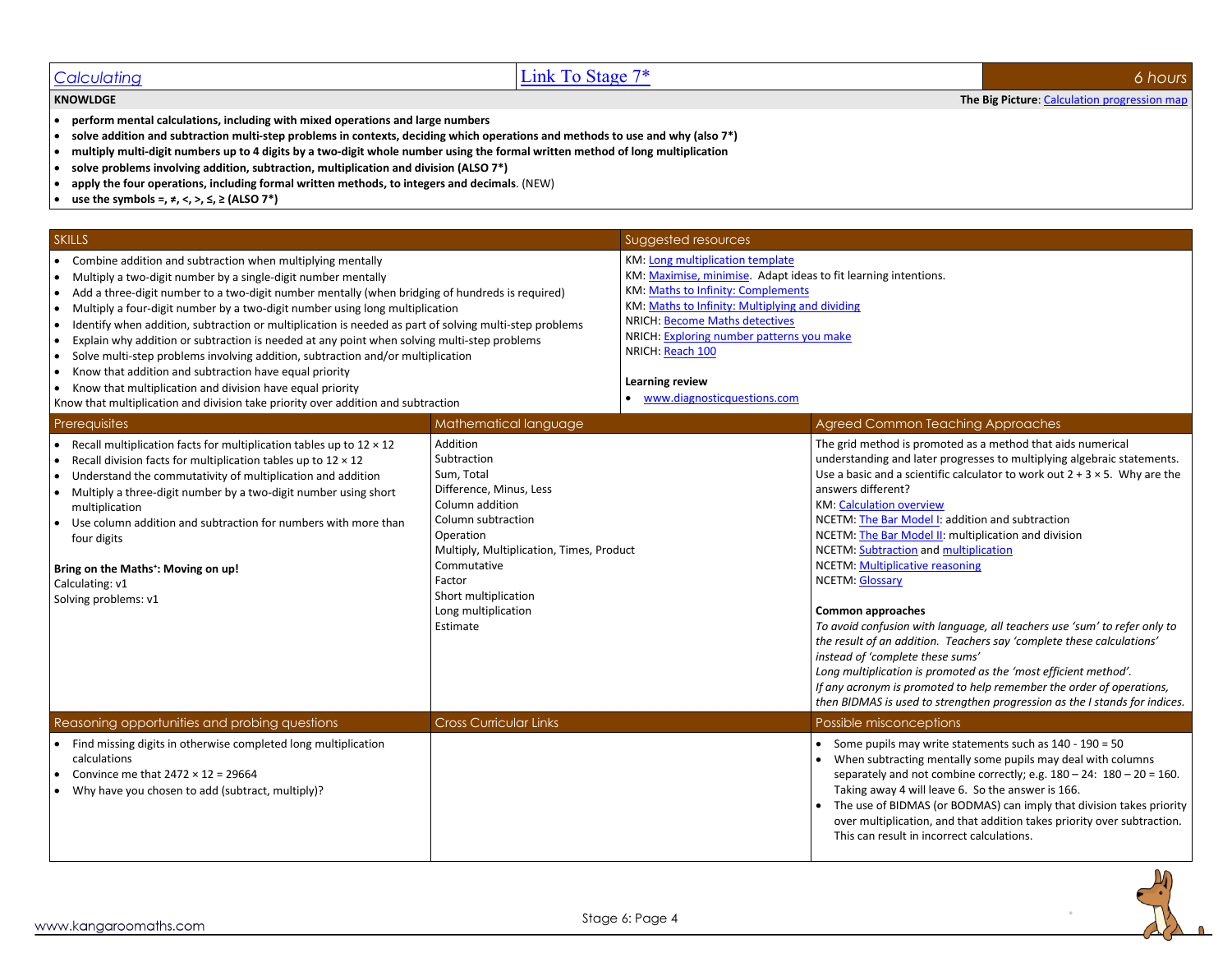### <span id="page-4-0"></span>*[Calculating: division](file://sweep/teacher$/maths/2014%2015%20Area/Schemes%20of%20Work/KS3/Maths%20Links%20Topics/Stage%206%20Calculating%20Division.xlsx)* [Link To Stage 7\\*](file://sweep/teacher$/maths/Teaching%20Plans%20(Linked)/2017%2018%20Teaching%20Plans%20and%20SOW/Schemes%20Of%20Work/KS3%20Stages/St7%20Star_sow.docx) *6 hours*

**KNOWLDGE The Big Picture**[: Calculation progression map](http://kangaroomaths.com/free_resources/planning/KM_MathematicsProgression_NumberCalculation.xlsx)

- **divide numbers up to 4 digits by a two-digit whole number using the formal written method of long division; interpret remainders as whole number remainders, fractions, or by rounding, as appropriate for the context**
- **use written division methods in cases where the answer has up to two decimal places**
- **use their knowledge of the order of operations to carry out calculations involving the four operations**

| <b>SKILLS</b>                                                                                                                                                                                                                                                                                                                                                                                                                                                                                                                                                                                                                                                                                                                                                                                                                                                                                                                                     |                                                                                                                                                                                                                                                | Suggested resources                                                                                                                                                                                                                |                                                                                                                                                                                                                                                                                                                                                                                                                                                                                                                                                                                                                                                                                                  |
|---------------------------------------------------------------------------------------------------------------------------------------------------------------------------------------------------------------------------------------------------------------------------------------------------------------------------------------------------------------------------------------------------------------------------------------------------------------------------------------------------------------------------------------------------------------------------------------------------------------------------------------------------------------------------------------------------------------------------------------------------------------------------------------------------------------------------------------------------------------------------------------------------------------------------------------------------|------------------------------------------------------------------------------------------------------------------------------------------------------------------------------------------------------------------------------------------------|------------------------------------------------------------------------------------------------------------------------------------------------------------------------------------------------------------------------------------|--------------------------------------------------------------------------------------------------------------------------------------------------------------------------------------------------------------------------------------------------------------------------------------------------------------------------------------------------------------------------------------------------------------------------------------------------------------------------------------------------------------------------------------------------------------------------------------------------------------------------------------------------------------------------------------------------|
| • Use short division to divide a four-digit number by a one-digit number<br>Use short division to divide a three- (or four-) digit number by a two-digit number<br>Understand the method of long division<br>Use long division to find the remainder at each step of the division<br>$\bullet$<br>Know how to write, and use, the remainder at each step of the division<br>$\bullet$<br>Use long division to divide a three- (or four-) digit number by a two-digit number<br>$\bullet$<br>Write the remainder to a division problem as a remainder<br>Write the remainder to a division problem as a fraction<br>$\bullet$<br>Extend beyond the decimal point to write the remainder as a decimal<br>$\bullet$<br>Identify when division is needed to solve a problem<br>$\bullet$<br>Extract the correct information from a problem and set up a written division calculation<br>$\bullet$<br>Interpret a remainder when carrying out division |                                                                                                                                                                                                                                                | <b>KM: Dividing (lots)</b><br>KM: Maths to Infinity: Multiplying and dividing<br>KM: Interactive long division<br>NRICH: Interactive division<br>NRICH Dicey Operations. Game 6.<br>Learning review<br>www.diagnosticquestions.com |                                                                                                                                                                                                                                                                                                                                                                                                                                                                                                                                                                                                                                                                                                  |
| Prerequisites                                                                                                                                                                                                                                                                                                                                                                                                                                                                                                                                                                                                                                                                                                                                                                                                                                                                                                                                     | Mathematical language                                                                                                                                                                                                                          |                                                                                                                                                                                                                                    | Agreed Common Teaching Approaches                                                                                                                                                                                                                                                                                                                                                                                                                                                                                                                                                                                                                                                                |
| • Use knowledge of multiplication tables when dividing<br>Know how to use short division                                                                                                                                                                                                                                                                                                                                                                                                                                                                                                                                                                                                                                                                                                                                                                                                                                                          | Commutative<br>Divide, Division, Divisible<br>Divisor, Dividend, Quotient, Remainder<br>Factor<br>Short division<br>Long division<br>Remainder<br>Operation<br>Estimate<br><b>Notation</b><br>Remainders are often abbreviated to 'r' or 'rem' |                                                                                                                                                                                                                                    | Long division is a method of division that formalises how to find a<br>remainder at each step. Short division is a compact method that uses<br>pupils' abilities to find this remainder without the need for a formal<br>written method.<br>An alternative to both these methods is 'Galley division'.<br><b>KM: Calculation overview</b><br>NCETM: The Bar Model<br><b>NCETM: Division</b><br><b>NCETM: Glossary</b><br><b>Common approaches</b><br>The use of long multiplication is promoted as the 'most efficient method'.<br>Short division is promoted as the 'most efficient method'.<br>When dealing with remainders in division problems, use the notation 'r'                         |
| Reasoning opportunities and probing questions                                                                                                                                                                                                                                                                                                                                                                                                                                                                                                                                                                                                                                                                                                                                                                                                                                                                                                     | <b>Cross Curicular Links</b>                                                                                                                                                                                                                   |                                                                                                                                                                                                                                    | Possible misconceptions                                                                                                                                                                                                                                                                                                                                                                                                                                                                                                                                                                                                                                                                          |
| Find missing digits in otherwise completed long / short division<br>calculations<br>Show me a calculation that is connected to $147 \times 26 = 3822$ . And<br>another, and another<br>Show me a division calculation that has no remainder. Now show me<br>a division by a two-digit number that has no remainder. And now, a<br>four-digit number divided by a two-digit number that has no<br>remainder. And now, with a remainder of 3                                                                                                                                                                                                                                                                                                                                                                                                                                                                                                        |                                                                                                                                                                                                                                                |                                                                                                                                                                                                                                    | • Some pupils may write statements such as $12 \div 132 = 11$<br>• Formal written methods of addition, subtraction and multiplication<br>work from right to left. Formal division works from left to right.<br>When using short division many pupils will at first struggle to deal<br>correctly with any division where the divisor is greater than the first<br>digit of the dividend; for example:<br>$\mathbf 0$<br>10<br>7 r 5<br>61<br>86<br>8<br>$\overline{3}$<br>$3 \div 8 = 0$ remainder 3, and so the 3 should be moved across. Instead,<br>the 8 has been 'moved across' and therefore everything that follows<br>has been correctly carried out based on an early misunderstanding. |

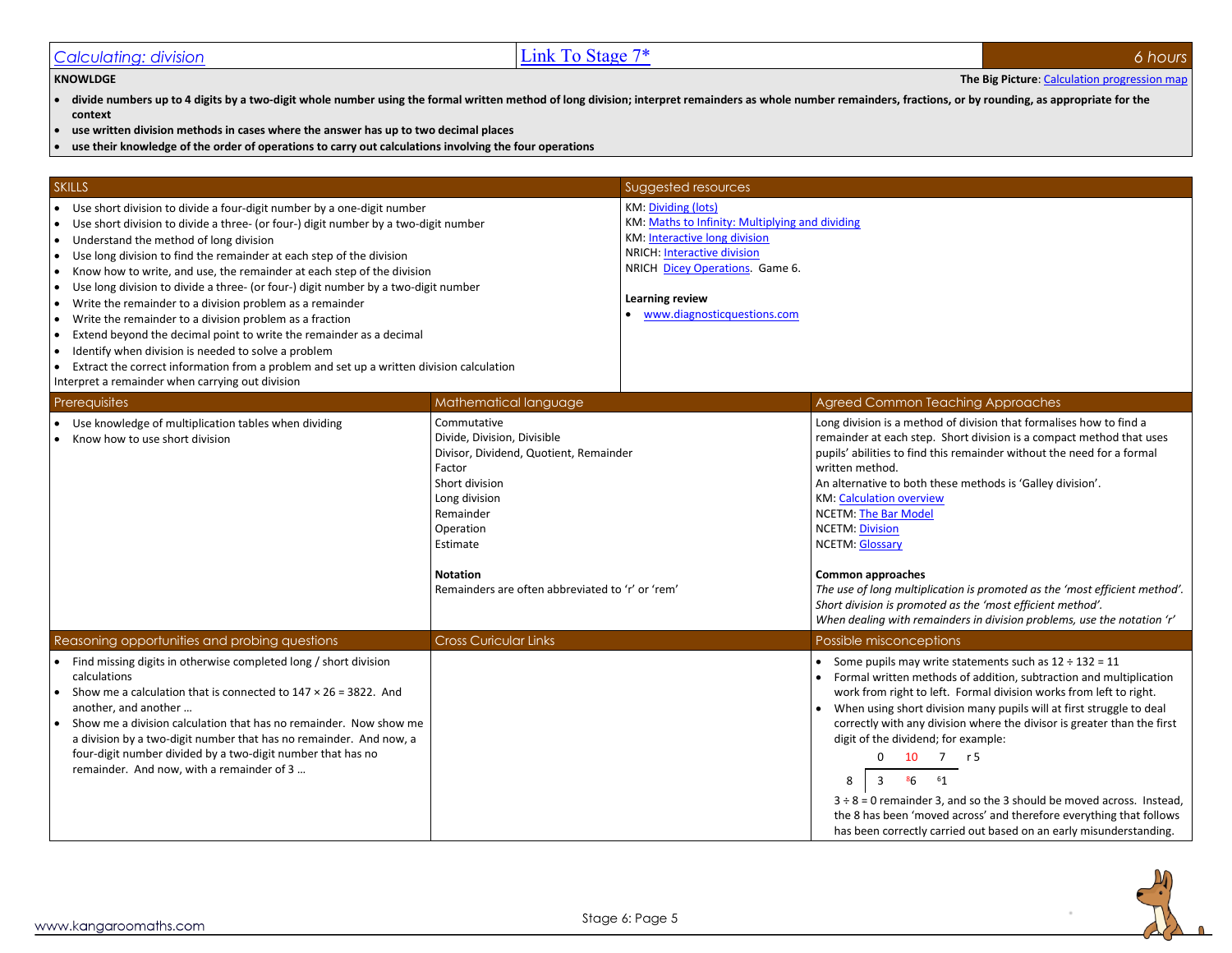# <span id="page-5-0"></span>*[Visualising and constructing](file://sweep/teacher$/maths/2014%2015%20Area/Schemes%20of%20Work/KS3/Maths%20Links%20Topics/Stage%206%20Visualising%20and%20Constructing.xlsx)* [Link To Stage 7\\*](file://sweep/teacher$/maths/Teaching%20Plans%20(Linked)/2017%2018%20Teaching%20Plans%20and%20SOW/Schemes%20Of%20Work/KS3%20Stages/St7%20Star_sow.docx) *6 hours*

**KNOWLEDGE The Big Picture[: Properties of Shape progression map](http://kangaroomaths.com/free_resources/planning/KM_MathematicsProgression_GeometryPropertiesShape.xlsx)** 

- **recognise, describe and build simple 3-D shapes, including making nets**
- . use conventional terms and notations: points, lines, vertices, edges, planes, parallel lines, perpendicular lines, right angles, polygons, regular polygons and polygons with reflection and/or rotation symmetries (ALSO **7\*)**
- **use the standard conventions for labelling and referring to the sides and angles of triangles (ALSO 7\*)**

| <b>SKILLS</b>                                                                                                                                                                                                                                                                                                                                                                                                                                                                                                                                                                                                         |                                                                                                                                                                                                                                                                                   | Suggested resources                                                                                                                                                                                                                                                            |                                                                                                                                                                                                                                                                                                                                                                                                                                                                                                                                                                                                                                                                                                                                                                                                                                                               |
|-----------------------------------------------------------------------------------------------------------------------------------------------------------------------------------------------------------------------------------------------------------------------------------------------------------------------------------------------------------------------------------------------------------------------------------------------------------------------------------------------------------------------------------------------------------------------------------------------------------------------|-----------------------------------------------------------------------------------------------------------------------------------------------------------------------------------------------------------------------------------------------------------------------------------|--------------------------------------------------------------------------------------------------------------------------------------------------------------------------------------------------------------------------------------------------------------------------------|---------------------------------------------------------------------------------------------------------------------------------------------------------------------------------------------------------------------------------------------------------------------------------------------------------------------------------------------------------------------------------------------------------------------------------------------------------------------------------------------------------------------------------------------------------------------------------------------------------------------------------------------------------------------------------------------------------------------------------------------------------------------------------------------------------------------------------------------------------------|
| • Use a protractor to measure and draw angles up to 180°<br>Use a protractor to measure and construct reflex angles<br>Use a ruler to draw lines to the nearest millimetre<br>$\bullet$<br>Use squared paper to guide construction of 2D shapes<br>$\bullet$<br>Complete tessellations of given shapes<br>$\bullet$<br>Know the names of common 3D shapes<br>$\bullet$<br>Use mathematical language to describe 3D shapes<br>Construct 3D shapes from given nets<br>Draw accurate nets for common 3D shapes<br>Find all the nets for a cube<br>Use a net to visualise the edges (vertices) that will meet when folded |                                                                                                                                                                                                                                                                                   | <b>KM: Visualising 3D shapes</b><br><b>KM: Tessellating Tess</b><br>KM: Fibonacci's disappearing squares<br><b>KM: Unravelling dice</b><br><b>NRICH: Making spirals</b><br>NRICH: Cut nets<br>NRICH: Making cuboids<br><b>Learning review</b><br>• www.diagnosticquestions.com |                                                                                                                                                                                                                                                                                                                                                                                                                                                                                                                                                                                                                                                                                                                                                                                                                                                               |
| Prerequisites                                                                                                                                                                                                                                                                                                                                                                                                                                                                                                                                                                                                         | Mathematical language                                                                                                                                                                                                                                                             |                                                                                                                                                                                                                                                                                | <b>Agreed Common Teaching Approaches</b>                                                                                                                                                                                                                                                                                                                                                                                                                                                                                                                                                                                                                                                                                                                                                                                                                      |
| Know the names of common 2D shapes<br>$\bullet$<br>Know the names of common 3D shapes<br>• Use a protractor to measure and draw angles                                                                                                                                                                                                                                                                                                                                                                                                                                                                                | Protractor<br>Measure<br>Nearest<br>Construct<br>Sketch<br>Cube, Cuboid, Cylinder, Pyramid, Prism<br>Net<br>Edge, Face, Vertex (Vertices)<br>Visualise<br><b>Notation</b><br>Dash notation to represent equal lengths in shapes and geometric<br>diagrams<br>Right angle notation |                                                                                                                                                                                                                                                                                | A prism must have a polygonal cross-section, and therefore a cylinder is<br>not a prism. Similarly, a cone is not a pyramid.<br>A cube is a special case of a cuboid, and a cuboid is a special case of a<br>prism.<br>Many pupils struggle to sketch 3D shapes. A good strategy for any type<br>of prism is to draw the cross-section (using squares for guidance), and<br>then draw a second identical shape offset from the first. The matching<br>corners can then be joined with straight lines. Some dotted lines (or<br>rubbing out of lines) will be required.<br><b>NCETM: Glossary</b><br><b>Common approaches</b><br>Every classroom has a set of 3D shape posters on the wall<br>Models of 3D shapes to be used by all students during this unit of work<br>All pupils to use 'Polydron' to explore nets of 3D shapes during this unit of<br>work |
| Reasoning opportunities and probing questions                                                                                                                                                                                                                                                                                                                                                                                                                                                                                                                                                                         | Cross Curicular Links                                                                                                                                                                                                                                                             |                                                                                                                                                                                                                                                                                | Possible misconceptions                                                                                                                                                                                                                                                                                                                                                                                                                                                                                                                                                                                                                                                                                                                                                                                                                                       |
| • Show me an example of a net of a cube. And another. And another<br>• What is wrong with this attempt at a net of a cuboid? How can it be<br>changed?<br>• How many different ways are there to complete these nets?                                                                                                                                                                                                                                                                                                                                                                                                 |                                                                                                                                                                                                                                                                                   |                                                                                                                                                                                                                                                                                | • Some pupils will read the wrong way round the scale on a typical<br>semi-circular protractor, therefore using 180° - required angle<br>Some pupils may measure from the end of a ruler, rather than the<br>start of the measuring scale<br>• Some pupils may think that several repeats of a shape in any pattern<br>constitutes a tessellation<br>• When given a net of a 3D shape some pupils may think that the<br>number of vertices of the 3D shape is found by counting the number<br>of 'corners' on the net                                                                                                                                                                                                                                                                                                                                         |

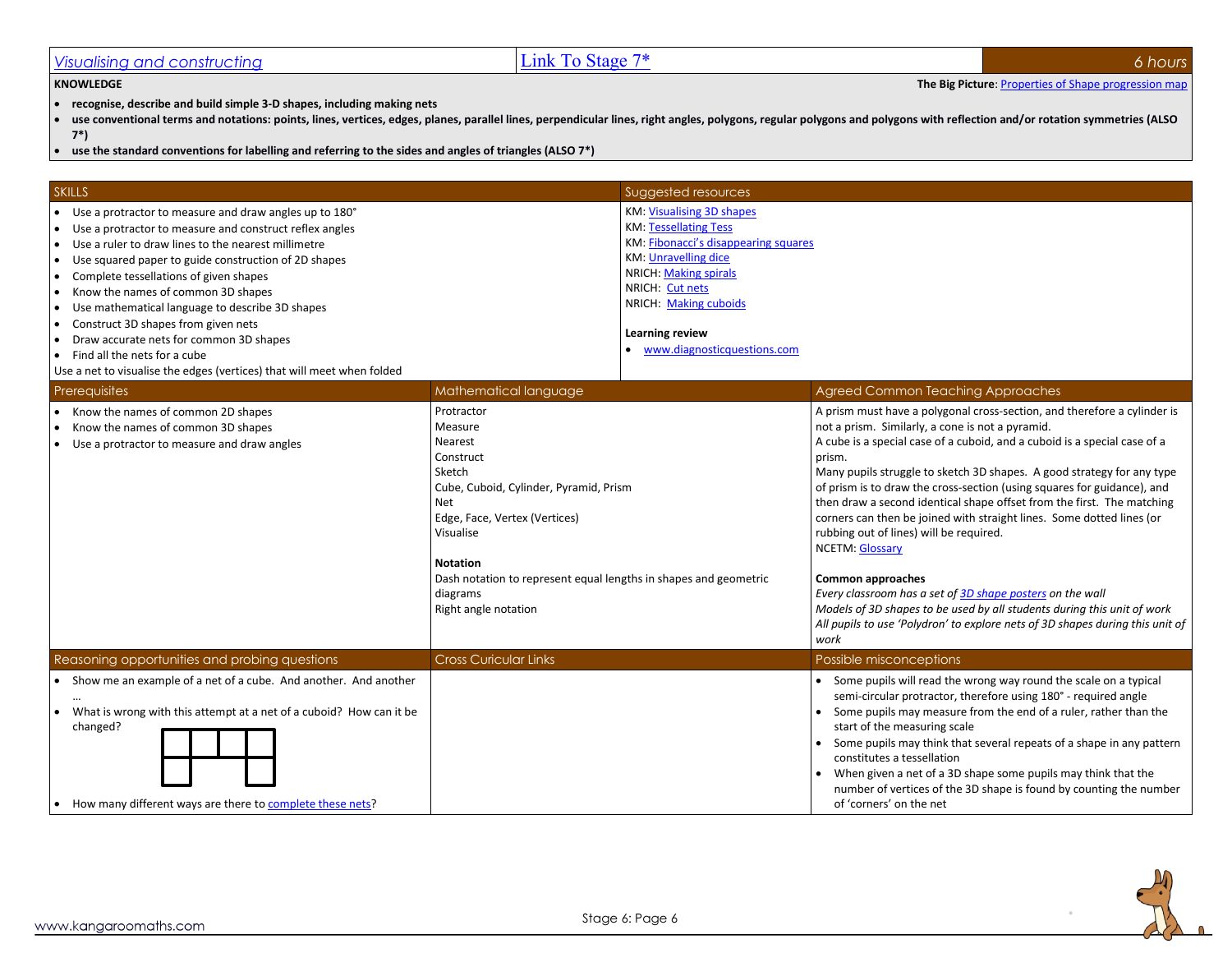# <span id="page-6-0"></span>*[Investigating properties of shapes](file://sweep/teacher$/maths/2014%2015%20Area/Schemes%20of%20Work/KS3/Maths%20Links%20Topics/Stage%206%20investigating%20properties%20of%20shape.xlsx)* [Link To Stage 7\\*](file://sweep/teacher$/maths/Teaching%20Plans%20(Linked)/2017%2018%20Teaching%20Plans%20and%20SOW/Schemes%20Of%20Work/KS3%20Stages/St7%20Star_sow.docx) *9 hours*

- **compare and classify geometric shapes based on their properties and sizes and find unknown angles in any triangles, quadrilaterals, and regular polygons (ALSO 7\*)**
- **draw 2-D shapes using given dimensions and angles (NEW)**
- **draw diagrams from written descriptions (NEW, ALSO 7\*)**
- **illustrate and name parts of circles, including radius, diameter and circumference and know that the diameter is twice the radius**
- **identify properties of the faces, surfaces, edges and vertices of: cubes, cuboids, prisms, cylinders, pyramids, cones and spheres**

| <b>SKILLS</b>                                                                                                                                                                                                                                                                                                                                                                                                                                                                                                                                                                                                             |                                                                                                                                                                                                                                                                                                                                                                                                                                                                       | Suggested resources                                                                                                                                                                                                                                                                                                                                                                                                                    |                                                                                                                                                                                                                                                                                                                                                                                                                                                                                                                                                                                                                                                                                                                                                                                                 |
|---------------------------------------------------------------------------------------------------------------------------------------------------------------------------------------------------------------------------------------------------------------------------------------------------------------------------------------------------------------------------------------------------------------------------------------------------------------------------------------------------------------------------------------------------------------------------------------------------------------------------|-----------------------------------------------------------------------------------------------------------------------------------------------------------------------------------------------------------------------------------------------------------------------------------------------------------------------------------------------------------------------------------------------------------------------------------------------------------------------|----------------------------------------------------------------------------------------------------------------------------------------------------------------------------------------------------------------------------------------------------------------------------------------------------------------------------------------------------------------------------------------------------------------------------------------|-------------------------------------------------------------------------------------------------------------------------------------------------------------------------------------------------------------------------------------------------------------------------------------------------------------------------------------------------------------------------------------------------------------------------------------------------------------------------------------------------------------------------------------------------------------------------------------------------------------------------------------------------------------------------------------------------------------------------------------------------------------------------------------------------|
| • Know the definitions of special triangles<br>Know the definitions of special quadrilaterals<br>Classify 2D shapes using given categories; e.g. number of sides, symmetry<br>$\bullet$<br>Know the angle sum of a triangle<br>$\bullet$<br>Know the angle sum of a quadrilateral<br>Know how to find the angle sum of any polygon<br>Use the angle sum of a triangle to find missing angles<br>$\bullet$<br>Find the missing angle in an isosceles triangle when only one angle is known<br>Use the angle sum of a quadrilateral to find missing angles<br>Know how to find the size of one angle in any regular polygon |                                                                                                                                                                                                                                                                                                                                                                                                                                                                       | KM: Shape work: Many of the activities are suitable for this unit.<br><b>KM: Dotty activities</b><br>KM: Investigating polygons. Tasks one and two.<br><b>KM: Special polygons</b><br>NRICH: Where Are They?<br>NRICH: Round a Hexagon<br><b>NRICH: Quadrilaterals</b><br>KM: 6 point circles, 8 point circles and 12 point circles can be used to support and extend the above idea<br>Learning review<br>www.diagnosticquestions.com |                                                                                                                                                                                                                                                                                                                                                                                                                                                                                                                                                                                                                                                                                                                                                                                                 |
| Prerequisites                                                                                                                                                                                                                                                                                                                                                                                                                                                                                                                                                                                                             | Mathematical language                                                                                                                                                                                                                                                                                                                                                                                                                                                 |                                                                                                                                                                                                                                                                                                                                                                                                                                        | <b>Agreed Common Teaching Approaches</b>                                                                                                                                                                                                                                                                                                                                                                                                                                                                                                                                                                                                                                                                                                                                                        |
| • Know the properties of rectangles<br>Know the difference between a regular and an irregular polygon<br>• Add and subtract numbers up to three digits                                                                                                                                                                                                                                                                                                                                                                                                                                                                    | Quadrilateral, Square, Rectangle, Parallelogram, (Isosceles) Trapezium,<br>Kite, Rhombus, Delta, Arrowhead<br>Triangle, Scalene, Right-angled, Isosceles, Equilateral<br>Polygon, Regular, Irregular<br>Pentagon, Hexagon, Octagon, Decagon, Dodecagon<br>Circle, Radius, Diameter, Circumference, Centre<br>Parallel<br>Diagonal<br>Angle<br><b>Notation</b><br>Dash notation to represent equal lengths in shapes and geometric<br>diagrams<br>Right angle notation |                                                                                                                                                                                                                                                                                                                                                                                                                                        | Ensure that pupils do not use the word 'diamond' to describe a kite, or a<br>square that is 45° to the horizontal. 'Diamond' is not the mathematical<br>name of any shape.<br>A square is a special case of a rectangle. An oblong is a rectangle that is<br>not a square.<br>A rhombus is a special case of a parallelogram.<br>All polygons up to 20 sides have names, although many have alternatives<br>based on either Latin or Greek.<br>Splitting any polygon into triangles (by drawing all diagonals from one<br>vertex) will allow pupils to find the angle sum of the polygon.<br>NCETM: Glossary<br><b>Common approaches</b><br>All teachers refer to a 'delta' instead of an 'arrowhead'<br>Every classroom has a set of triangle posters and quadrilateral posters on<br>the wall |
| Reasoning opportunities and probing questions                                                                                                                                                                                                                                                                                                                                                                                                                                                                                                                                                                             | <b>Cross Curicular Links</b>                                                                                                                                                                                                                                                                                                                                                                                                                                          |                                                                                                                                                                                                                                                                                                                                                                                                                                        | Possible misconceptions                                                                                                                                                                                                                                                                                                                                                                                                                                                                                                                                                                                                                                                                                                                                                                         |
| • Convince me that a rhombus is a parallelogram<br>• Jenny writes that 'Diameter = $2 \times$ Radius'. Kenny writes that 'Radius =                                                                                                                                                                                                                                                                                                                                                                                                                                                                                        |                                                                                                                                                                                                                                                                                                                                                                                                                                                                       |                                                                                                                                                                                                                                                                                                                                                                                                                                        | Some pupils may think that a 'regular' polygon is a 'normal' polygon<br>$\bullet$<br>Some pupils may think that all polygons have to be regular<br>$\bullet$                                                                                                                                                                                                                                                                                                                                                                                                                                                                                                                                                                                                                                    |





**KNOWLEDGE The Big Picture[: Properties of Shape progression map](http://kangaroomaths.com/free_resources/planning/KM_MathematicsProgression_GeometryPropertiesShape.xlsx) The Big Picture: Properties of Shape progression map**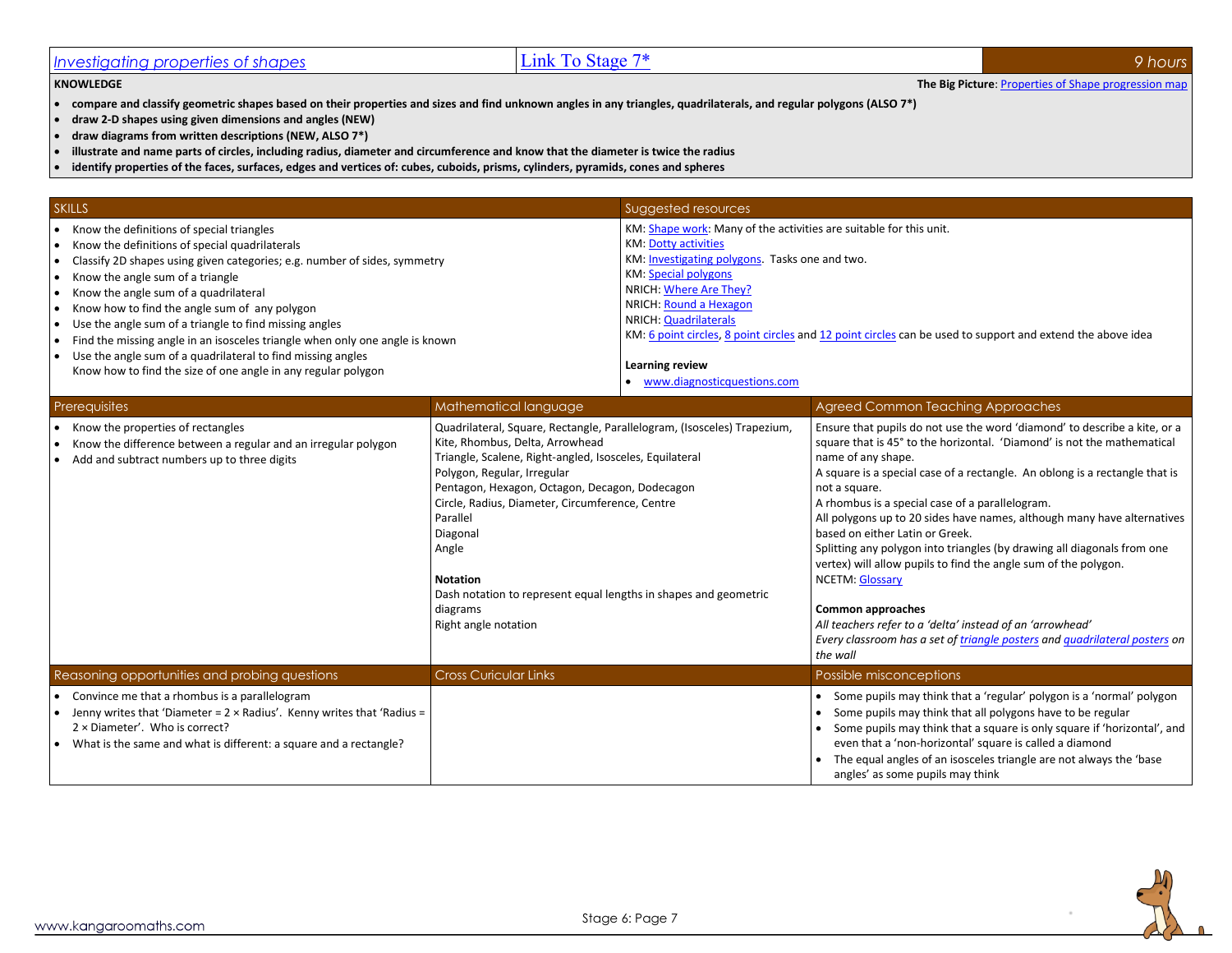# <span id="page-7-0"></span>*Algebraic proficiency: tinkering* [Link To Stage 7\\*](file://sweep/teacher$/maths/Teaching%20Plans%20(Linked)/2017%2018%20Teaching%20Plans%20and%20SOW/Schemes%20Of%20Work/KS3%20Stages/St7%20Star_sow.docx) *9 hours*

### **KNOWLDGE The Big Picture**[: Algebra progression map](http://kangaroomaths.com/free_resources/planning/KM_MathematicsProgression_Algebra.xlsx)

- 
- **understand and use the concepts and vocabulary of expressions, equations, formulae, terms and factors (ALSO 7\*)**
- **use and interpret algebraic notation, including: ab in place of a × b, 3y in place of y + y + y and 3 × y, a² in place of a × a, a³ in place of a × a × a, a/b in place of a ÷ b, brackets (ALSO 7\*)**
- **simplify and manipulate algebraic expressions by collecting like terms and multiplying a single term over a bracket (ALSO 7\*)**
- **substitute numerical values into formulae and expressions**
- **use conventional notation for priority of operations, including brackets**

| <b>SKILLS</b>                                                                                                                                                                                                                                                                                                                                                                                                                                                                                                                                                                                                                                                                                                                                      |                                                                                                                                                                                                                                         | Suggested resources                                                                                                                                                                                                                                                                                                                                                                                                                 |                                                                                                                                                                                                                                                                                                                                                                                                                                                                                                                                                                                                     |
|----------------------------------------------------------------------------------------------------------------------------------------------------------------------------------------------------------------------------------------------------------------------------------------------------------------------------------------------------------------------------------------------------------------------------------------------------------------------------------------------------------------------------------------------------------------------------------------------------------------------------------------------------------------------------------------------------------------------------------------------------|-----------------------------------------------------------------------------------------------------------------------------------------------------------------------------------------------------------------------------------------|-------------------------------------------------------------------------------------------------------------------------------------------------------------------------------------------------------------------------------------------------------------------------------------------------------------------------------------------------------------------------------------------------------------------------------------|-----------------------------------------------------------------------------------------------------------------------------------------------------------------------------------------------------------------------------------------------------------------------------------------------------------------------------------------------------------------------------------------------------------------------------------------------------------------------------------------------------------------------------------------------------------------------------------------------------|
| • Know the meaning of expression, term, formula, equation, function<br>Know basic algebraic notation (the rules of algebra)<br>Use letters to represent variables<br>$\bullet$<br>Identify like terms in an expression<br>$\bullet$<br>• Simplify an expression by collecting like terms<br>Know how to multiply a (positive) single term over a bracket (the distributive law)<br>Substitute positive numbers into expressions and formulae<br>Given a function, establish outputs from given inputs<br>Given a function, establish inputs from given outputs<br>Use a mapping diagram (function machine) to represent a function<br>• Use an expression to represent a function<br>Use the order of operations correctly in algebraic situations |                                                                                                                                                                                                                                         | KM: Pairs in squares. Prove the results algebraically.<br><b>KM: Algebra ordering cards</b><br>KM: Spiders and snakes. See the 'clouding the picture' approach<br>KM: Use number patterns to develop the multiplying out of brackets<br>KM: Maths to Infinity: Brackets<br>NRICH: Your number is<br><b>NRICH: Crossed ends</b><br>NRICH: Number pyramids and More number pyramids<br>Learning review<br>www.diagnosticquestions.com |                                                                                                                                                                                                                                                                                                                                                                                                                                                                                                                                                                                                     |
| Prerequisites                                                                                                                                                                                                                                                                                                                                                                                                                                                                                                                                                                                                                                                                                                                                      | Mathematical language                                                                                                                                                                                                                   |                                                                                                                                                                                                                                                                                                                                                                                                                                     | Agreed Common Teaching Approaches                                                                                                                                                                                                                                                                                                                                                                                                                                                                                                                                                                   |
| • Use symbols (including letters) to represent missing numbers<br>• Substitute numbers into worded formulae<br>• Substitute numbers into simple algebraic formulae<br>• Know the order of operations<br>Bring on the Maths <sup>+</sup> : Moving on up!<br>Algebra: v1                                                                                                                                                                                                                                                                                                                                                                                                                                                                             | Algebra<br>Expression, Term, Formula (formulae), Equation, Function, Variable<br>Mapping diagram, Input, Output<br>Represent<br>Substitute<br>Evaluate<br>Like terms<br>Simplify / Collect<br><b>Notation</b><br>See key concepts above |                                                                                                                                                                                                                                                                                                                                                                                                                                     | Pupils will have experienced some algebraic ideas previously. Ensure<br>that there is clarity about the distinction between representing a variable<br>and representing an unknown.<br>Note that each of the statements 4x, 42 and 41% involves a different<br>operation after the 4, and this can cause problems for some pupils when<br>working with algebra.<br><b>NCETM: Algebra</b><br><b>NCETM: Glossary</b><br><b>Common approaches</b><br>All pupils are expected to learn about the connection between mapping<br>diagrams and formulae (to represent functions) in preparation for future |
|                                                                                                                                                                                                                                                                                                                                                                                                                                                                                                                                                                                                                                                                                                                                                    |                                                                                                                                                                                                                                         |                                                                                                                                                                                                                                                                                                                                                                                                                                     | representations of functions graphically.                                                                                                                                                                                                                                                                                                                                                                                                                                                                                                                                                           |
| Reasoning opportunities and probing questions                                                                                                                                                                                                                                                                                                                                                                                                                                                                                                                                                                                                                                                                                                      | <b>Cross Curicular Links</b>                                                                                                                                                                                                            |                                                                                                                                                                                                                                                                                                                                                                                                                                     | Possible misconceptions                                                                                                                                                                                                                                                                                                                                                                                                                                                                                                                                                                             |
| • Show me an example of an expression / formula / equation<br>• Always / Sometimes / Never: $4(g+2) = 4g+8$ , $3(d+1) = 3d+1$ , $a^2 = 2a$ ,<br>$ab = ba$<br>What is wrong?<br>Jenny writes $2a + 3b + 5a - b = 7a + 3$ . Kenny writes $2a + 3b + 5a - b =$<br>9ab. What would you write? Why?                                                                                                                                                                                                                                                                                                                                                                                                                                                     |                                                                                                                                                                                                                                         |                                                                                                                                                                                                                                                                                                                                                                                                                                     | • Some pupils may think that it is always true that $a=1$ , $b=2$ , $c=3$ , etc.<br>• A common misconception is to believe that $a^2 = a \times 2 = a2$ or 2a<br>(which it can do on rare occasions but is not the case in general)<br>When working with an expression such as 5a, some pupils may think<br>that if $a=2$ , then $5a = 52$ .<br>Some pupils may think that $3(g+4) = 3g+4$<br>$\bullet$<br>• The convention of not writing a coefficient of 1 (i.e. '1x' is written as<br>'x' may cause some confusion. In particular some pupils may think<br>that $5h - h = 5$                    |

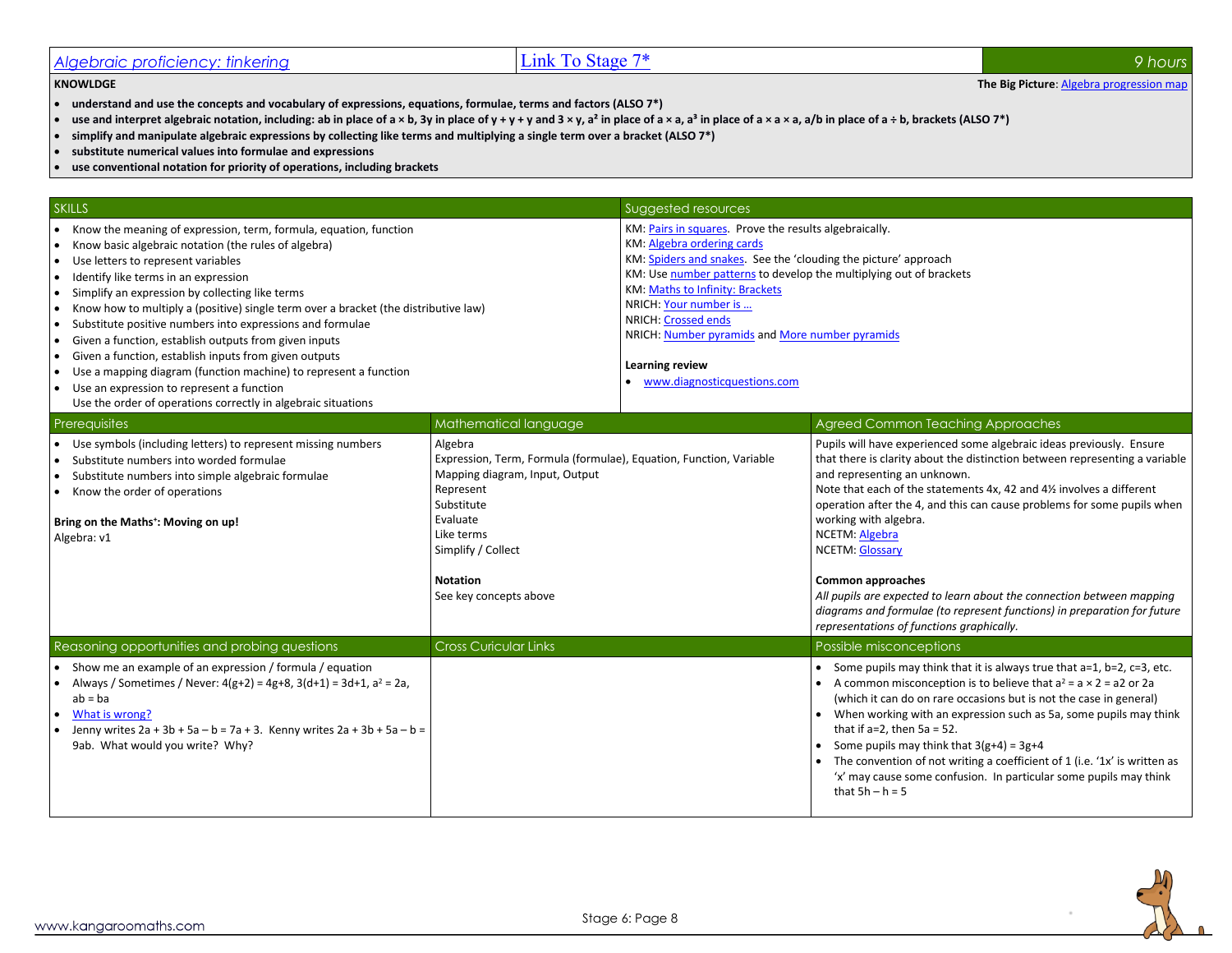<span id="page-8-0"></span>

| Exploring fractions, decimals and percentages                                                                                                                                                                                                                                                                                                                                                                                                                                                                                                                                                                                                                                                                                                                                                                                                                                                                                                                                                                                                                                                                            | Link To Stage 7*                                                                                                                                                     |                                                                                                                                                                                                                                         |                                                                                                                                                                                                                                                                                      | 9 hours                                                                                                                                                                                                                                                                                      |
|--------------------------------------------------------------------------------------------------------------------------------------------------------------------------------------------------------------------------------------------------------------------------------------------------------------------------------------------------------------------------------------------------------------------------------------------------------------------------------------------------------------------------------------------------------------------------------------------------------------------------------------------------------------------------------------------------------------------------------------------------------------------------------------------------------------------------------------------------------------------------------------------------------------------------------------------------------------------------------------------------------------------------------------------------------------------------------------------------------------------------|----------------------------------------------------------------------------------------------------------------------------------------------------------------------|-----------------------------------------------------------------------------------------------------------------------------------------------------------------------------------------------------------------------------------------|--------------------------------------------------------------------------------------------------------------------------------------------------------------------------------------------------------------------------------------------------------------------------------------|----------------------------------------------------------------------------------------------------------------------------------------------------------------------------------------------------------------------------------------------------------------------------------------------|
| <b>KNOWLDGE</b>                                                                                                                                                                                                                                                                                                                                                                                                                                                                                                                                                                                                                                                                                                                                                                                                                                                                                                                                                                                                                                                                                                          |                                                                                                                                                                      |                                                                                                                                                                                                                                         |                                                                                                                                                                                                                                                                                      | The Big Picture: Fractions, decimals and percentages progression map                                                                                                                                                                                                                         |
| use common factors to simplify fractions; use common multiples to express fractions in the same denomination<br>compare and order fractions, including fractions > 1<br>associate a fraction with division and calculate decimal fraction equivalents [for example, 0.375] for a simple fraction [for example, 3/8] (ALSO 7*)<br>recall and use equivalences between simple fractions, decimals and percentages, including in different contexts (ALSO 7*)                                                                                                                                                                                                                                                                                                                                                                                                                                                                                                                                                                                                                                                               |                                                                                                                                                                      |                                                                                                                                                                                                                                         |                                                                                                                                                                                                                                                                                      |                                                                                                                                                                                                                                                                                              |
| <b>SKILLS</b>                                                                                                                                                                                                                                                                                                                                                                                                                                                                                                                                                                                                                                                                                                                                                                                                                                                                                                                                                                                                                                                                                                            |                                                                                                                                                                      | Suggested resources                                                                                                                                                                                                                     |                                                                                                                                                                                                                                                                                      |                                                                                                                                                                                                                                                                                              |
| Understand that two fractions can be equivalent<br>Identify a common factor of two numbers<br>Simplify a fraction<br>• Write a fraction in its lowest terms<br>Confirm that a fraction is written in its lowest terms<br>$\bullet$<br>Compare two fractions by considering diagrams<br>Compare two fractions by considering equivalent fractions<br>$\bullet$<br>Compare two top-heavy fractions<br>$\bullet$<br>Understand that a fraction is also a way of representing a division<br>$\bullet$<br>Know standard fraction / decimal equivalences (e.g. $\frac{1}{2}$ = 0.5, $\frac{1}{4}$ = 0.25, 1/10 = 0.1)<br>$\bullet$<br>Work out the decimal equivalents of fifths, eighths and tenths (without using a calculator)<br>$\bullet$<br>Work out the decimal equivalents of fifths, eighths and tenths and other fractions (using a calculator)<br>$\bullet$<br>Know standard fraction / decimal / percentage equivalences (e.g. 10%, 25%, 50%, 75%)<br>• Work out the percentage equivalents of fifths, eighths and tenths<br>Use the equivalence between fractions, decimals and percentages when solving problems |                                                                                                                                                                      | <b>KM: Fraction action</b><br><b>KM: FDP conversion</b><br><b>KM</b> : Carpets<br>KM: Fraction and decimal tables<br><b>NRICH: Matching fractions</b><br>NRICH: Fractions made faster<br>Learning review<br>www.diagnosticquestions.com |                                                                                                                                                                                                                                                                                      |                                                                                                                                                                                                                                                                                              |
| <b>Prerequisites</b>                                                                                                                                                                                                                                                                                                                                                                                                                                                                                                                                                                                                                                                                                                                                                                                                                                                                                                                                                                                                                                                                                                     | Mathematical language                                                                                                                                                |                                                                                                                                                                                                                                         | Agreed Common Teaching Approaches                                                                                                                                                                                                                                                    |                                                                                                                                                                                                                                                                                              |
| Understand the concept of a fraction as a proportion<br>Understand the concept of equivalent fractions<br>• Understand the concept of fractions, decimals and percentages being<br>equivalent<br>• Know that a percentage means 'out of 100'                                                                                                                                                                                                                                                                                                                                                                                                                                                                                                                                                                                                                                                                                                                                                                                                                                                                             | Fraction<br>Improper fraction, Proper fraction, Vulgar fraction, Top-heavy fraction<br>Percentage<br>Decimal<br>Proportion<br>Simplify<br>Equivalent<br>Lowest terms |                                                                                                                                                                                                                                         | Use language carefully to avoid later confusion: when simplifying<br>the same as cancelling a common factor of the numerator and<br>denominator by dividing them by 4.<br>NRICH: Teaching fractions with understanding<br><b>NCETM: Teaching fractions</b><br><b>NCETM: Glossary</b> | fractions, the language 'divide by 4' should not be used in place of 'divide<br>the top and bottom by 4'. A fraction can be divided by 4, but that is not                                                                                                                                    |
|                                                                                                                                                                                                                                                                                                                                                                                                                                                                                                                                                                                                                                                                                                                                                                                                                                                                                                                                                                                                                                                                                                                          | <b>Notation</b><br>Diagonal fraction bar / horizontal fraction bar                                                                                                   |                                                                                                                                                                                                                                         | <b>Common approaches</b><br>'out of one hundred'<br>Teachers use the horizontal fraction bar notation at all times                                                                                                                                                                   | All pupils are made aware that 'per cent' is derived from Latin and means                                                                                                                                                                                                                    |
| Reasoning opportunities and probing questions                                                                                                                                                                                                                                                                                                                                                                                                                                                                                                                                                                                                                                                                                                                                                                                                                                                                                                                                                                                                                                                                            | <b>Cross Curicular Links</b>                                                                                                                                         |                                                                                                                                                                                                                                         | Possible misconceptions                                                                                                                                                                                                                                                              |                                                                                                                                                                                                                                                                                              |
| Show me another fraction that is equivalent to this one. And<br>another. And another<br>Convince me that $3/8 = 0.375$<br>If you know that $1/10 = 0.1 = 10\%$ , what else can you work out?<br>Jenny is simplifying fractions. She has the fraction 16/64. Jenny says,<br>'if I cancel out the sixes then $16/64 = 1/4$ .'. Do you agree with Jenny?<br>Why?                                                                                                                                                                                                                                                                                                                                                                                                                                                                                                                                                                                                                                                                                                                                                            |                                                                                                                                                                      |                                                                                                                                                                                                                                         | in size, or that they can be divisions of any shape.<br>$\bullet$<br>way of describing a proportion<br>searching for, and removing, a factor of 2 (repeatedly)                                                                                                                       | A fraction can be visualised as divisions of a shape (especially a circle)<br>but some pupils may not recognise that these divisions must be equal<br>Pupils may not make the connection that a percentage is a different<br>Some pupils may think that simplifying a fraction just requires |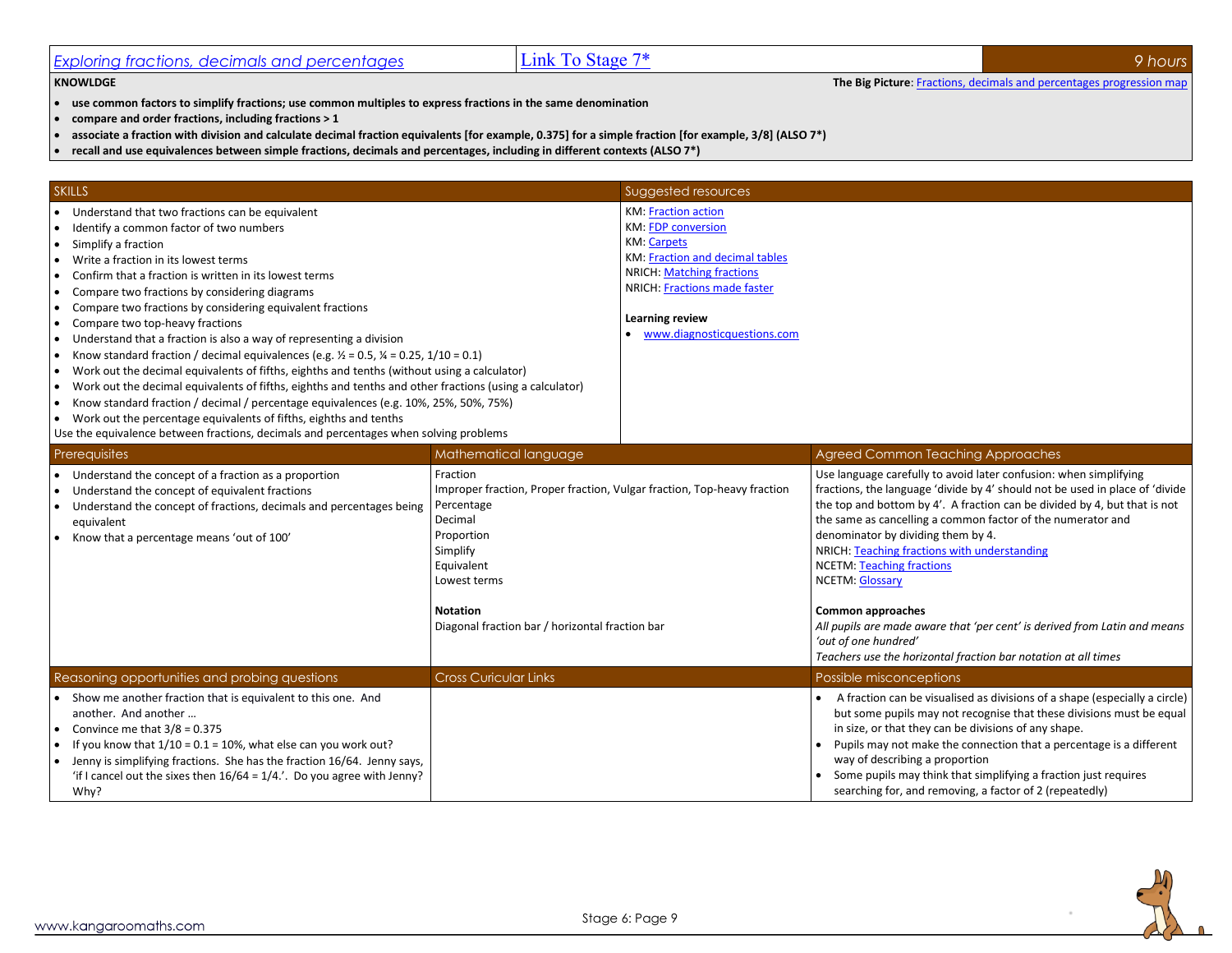# • **solve problems involving the relative sizes of two quantities where missing values can be found by using integer multiplication and division facts** • **solve problems involving similar shapes where the scale factor is known or can be found** • **solve problems involving unequal sharing and grouping using knowledge of fractions and multiples**

- **use ratio notation, including reduction to simplest form (ALSO 7\*)**
- **divide a given quantity into two parts in a given part:part or part:whole ratio (ALSO 7\*)**

| <b>SKILLS</b>                                                                                                                                                                                                                                                                                                                                                                                                                                                                                                                                                                                                                                                                                                                                                                                                                                                                                               |                                                                                                                            | Suggested resources                                                                                                                                                                                                                                            |                                                                                                                                                                                                                                                                                                                                                                                                                                                                                                                                                                                                                                         |
|-------------------------------------------------------------------------------------------------------------------------------------------------------------------------------------------------------------------------------------------------------------------------------------------------------------------------------------------------------------------------------------------------------------------------------------------------------------------------------------------------------------------------------------------------------------------------------------------------------------------------------------------------------------------------------------------------------------------------------------------------------------------------------------------------------------------------------------------------------------------------------------------------------------|----------------------------------------------------------------------------------------------------------------------------|----------------------------------------------------------------------------------------------------------------------------------------------------------------------------------------------------------------------------------------------------------------|-----------------------------------------------------------------------------------------------------------------------------------------------------------------------------------------------------------------------------------------------------------------------------------------------------------------------------------------------------------------------------------------------------------------------------------------------------------------------------------------------------------------------------------------------------------------------------------------------------------------------------------------|
| Identify when a comparison problem can be solved using multiplication<br>$\bullet$<br>Identify when a comparison problem can be solved using division<br>$\bullet$<br>Identify when a comparison problem requires both division and multiplication<br>$\bullet$<br>Find the value of a single item in a comparison problem<br>$\bullet$<br>Use the value of a single item to solve a comparison problem<br>$\bullet$<br>Use knowledge of fractions to solve a sharing (or grouping) problem<br>$\bullet$<br>Use knowledge of multiples to solve a sharing (or grouping) problem<br>$\bullet$<br>Understand the meaning of enlargement<br>$\bullet$<br>Understand the meaning of scale factor<br>$\bullet$<br>Recognise when one shape is an enlargement of another<br>$\bullet$<br>Use a scale factor to complete an enlargement<br>$\bullet$<br>Find the scale factor for a given enlargement<br>$\bullet$ |                                                                                                                            | <b>NRICH: Orange Drink</b><br>NRICH: Pumpkin Pie Problem<br>NRICH: Jumping<br><b>NCETM: Activity Set A</b><br><b>NCETM: Activity Set B</b><br><b>NCETM: Activity Set C</b><br><b>NCETM: Activity Set D</b><br>Learning review<br>• www.diagnosticquestions.com |                                                                                                                                                                                                                                                                                                                                                                                                                                                                                                                                                                                                                                         |
| Prerequisites                                                                                                                                                                                                                                                                                                                                                                                                                                                                                                                                                                                                                                                                                                                                                                                                                                                                                               | Mathematical language                                                                                                      |                                                                                                                                                                                                                                                                | Agreed Common Teaching Approaches                                                                                                                                                                                                                                                                                                                                                                                                                                                                                                                                                                                                       |
| Recall multiplication facts for multiplication tables up to $12 \times 12$<br>Recall division facts for multiplication tables up to $12 \times 12$<br>Find fractions of an amount<br>Find multiples of a given number                                                                                                                                                                                                                                                                                                                                                                                                                                                                                                                                                                                                                                                                                       | Proportion<br>Quantity<br>Integer<br>Similar (shapes)<br>Enlargement<br>Scale factor<br>Group<br>Share<br><b>Multiples</b> |                                                                                                                                                                                                                                                                | Any work on enlargement should only include enlargements using a scale<br>factor. The concept of a centre of enlargement is a future development.<br><b>NCETM: The Bar Model</b><br><b>NCETM: Multiplicative reasoning</b><br><b>NCETM: Glossary</b><br><b>Common approaches</b><br>All pupils are explicitly taught to use the bar model as a way to represent<br>a problem involving proportional reasoning                                                                                                                                                                                                                           |
| Reasoning opportunities and probing questions                                                                                                                                                                                                                                                                                                                                                                                                                                                                                                                                                                                                                                                                                                                                                                                                                                                               | <b>Cross Curicular Links</b>                                                                                               |                                                                                                                                                                                                                                                                | Possible misconceptions                                                                                                                                                                                                                                                                                                                                                                                                                                                                                                                                                                                                                 |
| (Given a recipe for 4 people) show me an amount of food that is<br>needed for 8 people, 6 people, 9 people. Show me an amount of<br>food that is needed for a number of people of your choice. And<br>another. And another<br>Convince me that the second shape is an enlargement of the first<br>shape<br>Kenny has no sweets. Jenny gives 1/3 of her sweets to Kenny. Kenny<br>now has 18 sweets. Kenny thinks that Jenny had 54 sweets to start<br>with. Kenny is wrong. Explain why.<br>NCETM: Ratio and Proportion Reasoning                                                                                                                                                                                                                                                                                                                                                                           |                                                                                                                            |                                                                                                                                                                                                                                                                | Many pupils will want to identify an additive relationship between<br>two quantities that are in proportion and apply this to other<br>quantities in order to find missing amounts<br>When finding a fraction of an amount some pupils may try to use a<br>rule formed without the necessary understanding. As a result they<br>will muddle the operations, dividing by the numerator and<br>multiplying by the denominator.<br>When constructing an enlargement some pupils may only apply the<br>scale factor in one dimension; for example, 'enlarging' a 2 by 4<br>rectangle by a scale factor of 2 and drawing a 2 by 8 rectangle. |

Stage 6: Page 10



Return to overview

<span id="page-9-0"></span>*[Proportional reasoning](file://sweep/teacher$/maths/2014%2015%20Area/Schemes%20of%20Work/KS3/Maths%20Links%20Topics/Stage%206%20Proportional%20Reasoning.xlsx)* [Link To Stage 7\\*](file://sweep/teacher$/maths/Teaching%20Plans%20(Linked)/2017%2018%20Teaching%20Plans%20and%20SOW/Schemes%20Of%20Work/KS3%20Stages/St7%20Star_sow.docx) *6 hours*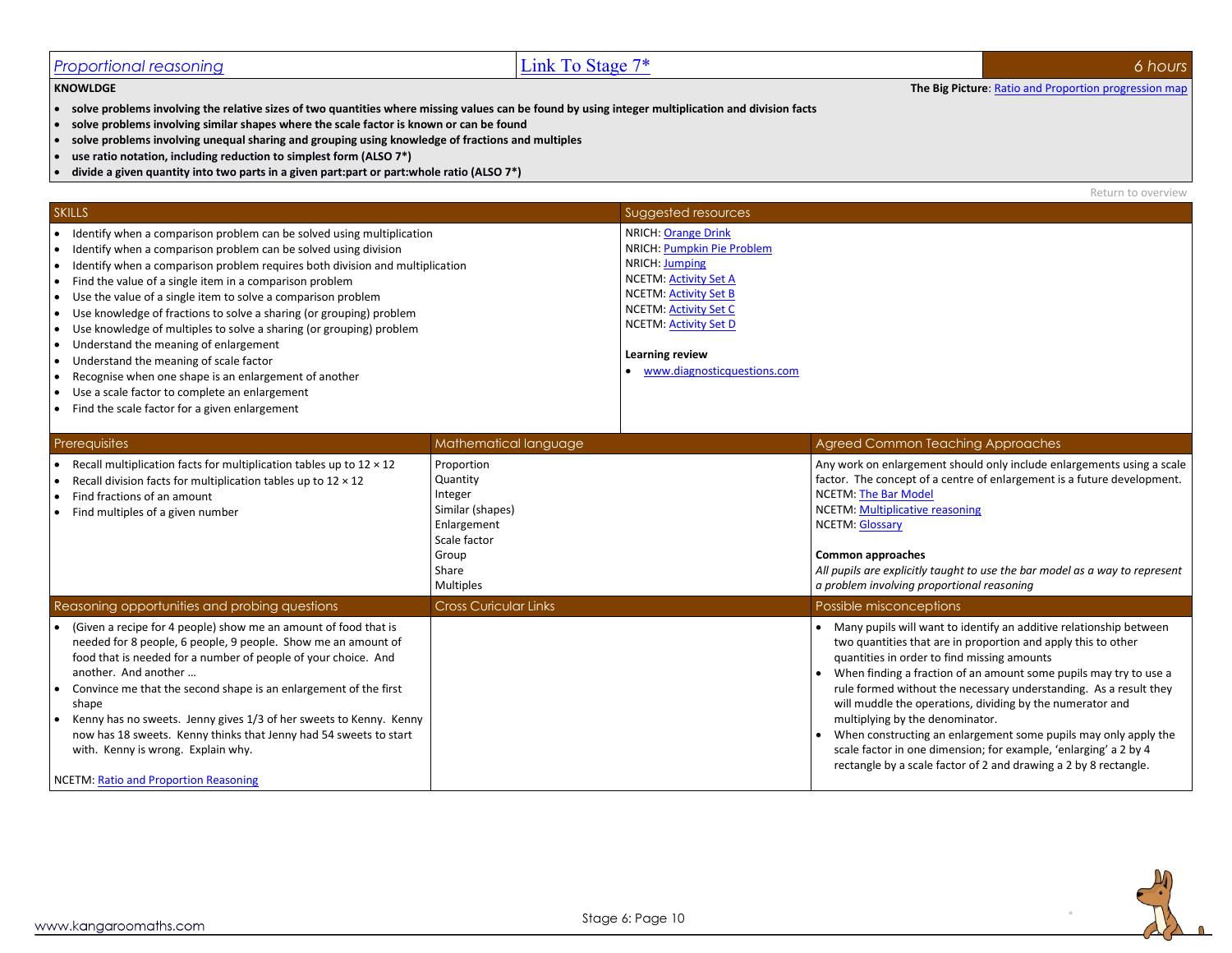<span id="page-10-0"></span>

| <b>Pattern sniffing</b>                                                                                                                                                                                                                                                                                                                                                                     | Link To Stage 7*                                                 |                                                                                                                                                                                                                                                        | 3 hours                                                                                                                                                                                                                                                                                                                                                                                                           |
|---------------------------------------------------------------------------------------------------------------------------------------------------------------------------------------------------------------------------------------------------------------------------------------------------------------------------------------------------------------------------------------------|------------------------------------------------------------------|--------------------------------------------------------------------------------------------------------------------------------------------------------------------------------------------------------------------------------------------------------|-------------------------------------------------------------------------------------------------------------------------------------------------------------------------------------------------------------------------------------------------------------------------------------------------------------------------------------------------------------------------------------------------------------------|
| <b>KNOWLDGE</b><br>generate and describe linear number sequences                                                                                                                                                                                                                                                                                                                            |                                                                  |                                                                                                                                                                                                                                                        | The Big Picture: Algebra progression map                                                                                                                                                                                                                                                                                                                                                                          |
| generate terms of a sequence from a term-to-term rule                                                                                                                                                                                                                                                                                                                                       |                                                                  |                                                                                                                                                                                                                                                        |                                                                                                                                                                                                                                                                                                                                                                                                                   |
|                                                                                                                                                                                                                                                                                                                                                                                             |                                                                  |                                                                                                                                                                                                                                                        | Return to overview                                                                                                                                                                                                                                                                                                                                                                                                |
| <b>SKILLS</b>                                                                                                                                                                                                                                                                                                                                                                               |                                                                  | Suggested resources                                                                                                                                                                                                                                    |                                                                                                                                                                                                                                                                                                                                                                                                                   |
| • Use the vocabulary of sequences<br>Recognise a linear sequence<br>٠<br>Describe a number sequence<br>٠<br>Find the next term in a linear sequence<br>$\bullet$<br>Find a missing term in a linear sequence<br>Generate a linear sequence from its description (Introduce the nth term)                                                                                                    |                                                                  | KM: Maths to Infinity: Sequences<br><b>NRICH: Times Tables Shifts</b><br><b>NRICH: Domino Sets</b><br><b>NCETM: Activity B: Sticky Triangles</b><br><b>NCETM: Activity D: Generating Sequences</b><br>Learning review<br>• www.diagnosticquestions.com |                                                                                                                                                                                                                                                                                                                                                                                                                   |
| Prerequisites                                                                                                                                                                                                                                                                                                                                                                               | Mathematical language                                            |                                                                                                                                                                                                                                                        | Agreed Common Teaching Approaches                                                                                                                                                                                                                                                                                                                                                                                 |
| Count forwards and backwards in tens (hundreds, thousands) from<br>any positive number up to 10 000 (100 000, 1 000 000)<br>Count forwards and backwards through zero                                                                                                                                                                                                                       | Pattern<br>Sequence<br>Linear<br>Term<br>Ascending<br>Descending |                                                                                                                                                                                                                                                        | Pupils have counted forwards and backwards in previous years and units,<br>but this is the first time that the concept of sequences appears<br>specifically.<br>The language 'term-to-term rule' should not be introduced until Stage 7.<br>NCETM: Algebra<br><b>NCETM: Glossary</b><br>Common approaches<br>Teachers and pupils refer to numbers less than zero as 'negative'<br>numbers and not 'minus' numbers |
| Reasoning opportunities and probing questions                                                                                                                                                                                                                                                                                                                                               | <b>Cross Curicular Links</b>                                     |                                                                                                                                                                                                                                                        | Possible misconceptions                                                                                                                                                                                                                                                                                                                                                                                           |
| • Show me a (ascending/descending) linear sequence. And another.<br>And another.<br>Kenny thinks that 2, 4, 8, 16,  is a linear example. Do you agree?<br>Explain your answer.<br>Create a linear sequence with a 3rd term of '8'.<br>Show me a linear sequence where the rule to get from one term to<br>the next is 'add 3'. And another. And another.<br><b>NCETM: Algebra Reasoning</b> |                                                                  |                                                                                                                                                                                                                                                        | • Some pupils may think linear sequences are only ascending.<br>• Some pupils may think that any sequence that can be described by a<br>rule to get from one term to the next is a linear sequence, e.g. 2, 4, 8,<br>16,<br>Some pupils may not appreciate that both a starting number and a<br>rule to find the next term are required in order to describe a<br>sequence in full.                               |

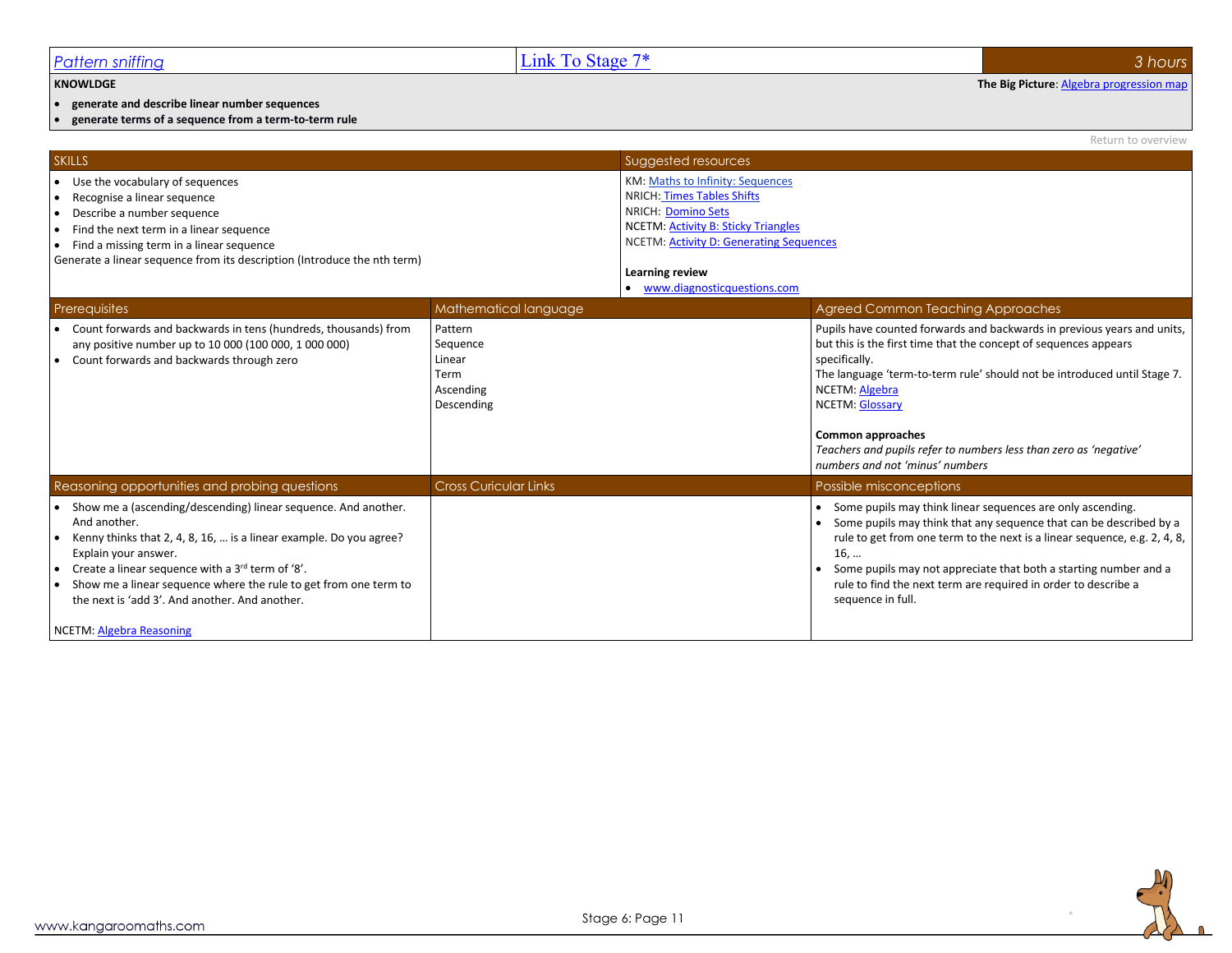### <span id="page-11-0"></span>*[Measuring space](file://sweep/teacher$/maths/2014%2015%20Area/Schemes%20of%20Work/KS3/Maths%20Links%20Topics/Stage%206%20Measuring%20Space.xlsx)* [Link To Stage 7\\*](file://sweep/teacher$/maths/Teaching%20Plans%20(Linked)/2017%2018%20Teaching%20Plans%20and%20SOW/Schemes%20Of%20Work/KS3%20Stages/St7%20Star_sow.docx) *3 hours*

### **KNOWLDGE The Big Picture**[: Measurement and mensuration progression map](http://kangaroomaths.com/free_resources/planning/KM_MathematicsProgression_GeometryMeasurementMensuration.xlsx)

- **use, read, write and convert between standard units, converting measurements of length, mass, volume and time from a smaller unit of measure to a larger unit, and vice versa, using decimal notation to up to three decimal places (ALSO 7\*)**
- **convert between miles and kilometres (NEW, ALSO 7\*)**
- **use standard units of mass, length, time, money and other measures using decimal quantities where appropriate (ALSO 7\*)**

| <b>SKILLS</b>                                                                                                                                                                                                                                                                                                                                                                             |                                                                                                                                                                                                                                                                                                                                                                                  | Suggested resources                                                                                                                                                                                                   |                                                                                                                                                                                                                                                                                                                                                                                                                                                                                                                                                                                                                                                                                                                                                                                                           |
|-------------------------------------------------------------------------------------------------------------------------------------------------------------------------------------------------------------------------------------------------------------------------------------------------------------------------------------------------------------------------------------------|----------------------------------------------------------------------------------------------------------------------------------------------------------------------------------------------------------------------------------------------------------------------------------------------------------------------------------------------------------------------------------|-----------------------------------------------------------------------------------------------------------------------------------------------------------------------------------------------------------------------|-----------------------------------------------------------------------------------------------------------------------------------------------------------------------------------------------------------------------------------------------------------------------------------------------------------------------------------------------------------------------------------------------------------------------------------------------------------------------------------------------------------------------------------------------------------------------------------------------------------------------------------------------------------------------------------------------------------------------------------------------------------------------------------------------------------|
| • Convert between non-adjacent metric units; e.g. kilometres and centimetres<br>Use decimal notation up to three decimal places when converting metric units<br>Convert between Imperial units; e.g. feet and inches, pounds and ounces, pints and gallons<br>$\bullet$<br>Solve problems involving converting between measures<br>State conclusions using the correct notation and units |                                                                                                                                                                                                                                                                                                                                                                                  | KM: Weighing up the options<br><b>NRICH: Place Your Orders</b><br><b>NRICH: Thousands and Millions</b><br>NCETM: Activity E: A little bit of history - Marco Polo<br>Learning review<br>• www.diagnosticquestions.com |                                                                                                                                                                                                                                                                                                                                                                                                                                                                                                                                                                                                                                                                                                                                                                                                           |
| Prerequisites                                                                                                                                                                                                                                                                                                                                                                             | Mathematical language                                                                                                                                                                                                                                                                                                                                                            |                                                                                                                                                                                                                       | Agreed Common Teaching Approaches                                                                                                                                                                                                                                                                                                                                                                                                                                                                                                                                                                                                                                                                                                                                                                         |
| • Convert between adjacent metric units of length, mass and capacity<br>Know rough equivalents between inches and cm, feet and cm, kg and<br>lb, pint and ml<br>Use decimal notation to two decimal places when converting<br>between metric unit                                                                                                                                         | Length, distance<br>Mass, weight<br>Volume<br>Capacity<br>Metre, centimetre, millimetre<br>Tonne, kilogram, gram, milligram<br>Litre, millilitre<br>Hour, minute, second<br>Inch, foot, yard<br>Pound, ounce<br>Pint, gallon<br><b>Notation</b><br>Abbreviations of units in the metric system: m, cm, mm, kg, g, l, ml<br>Abbreviations of units in the Imperial system: lb, oz |                                                                                                                                                                                                                       | Weight and mass are distinct though they are often confused in everyday<br>language. Weight is the force due to gravity, and is calculated as mass<br>multiplied by the acceleration due to gravity. Therefore weight varies<br>due to location while mass is a constant measurement.<br>The prefix 'centi-' means one hundredth, and the prefix 'milli-' means<br>one thousandth. These words are of Latin origin.<br>The prefix 'kilo-' means one thousand. This is Greek in origin.<br>Conversion of volumes will be covered in the 'calculating space' unit.<br>NCETM: Glossary<br><b>Common approaches</b><br>Every classroom has a sack of sand (25 kg), a bag of sugar (1 kg), a<br>cheque book (1 cheque is 1 gram), a bottle of water (1 litre, and also 1 kg<br>of water) and a teaspoon (5 ml) |
| Reasoning opportunities and probing questions                                                                                                                                                                                                                                                                                                                                             | <b>Cross Curicular Links</b>                                                                                                                                                                                                                                                                                                                                                     |                                                                                                                                                                                                                       | Possible misconceptions                                                                                                                                                                                                                                                                                                                                                                                                                                                                                                                                                                                                                                                                                                                                                                                   |
| • Show me a metric (imperial) unit of measure. And another. And<br>another.<br>Kenny thinks that 2.5km = 25 000 cm. Do you agree with Kenny?<br>Explain your answer.<br>Convince me that 4.25kg does not equal 425g.<br><b>NCETM: Measurement Reasoning</b>                                                                                                                               |                                                                                                                                                                                                                                                                                                                                                                                  |                                                                                                                                                                                                                       | • Some pupils may apply an incorrect understanding that there are 100<br>minutes in a hour when solving problems<br>• Some pupils may struggle when converting between 12- and 24-hour<br>clock notation; e.g. thinking that 15:00 is 5 o' clock<br>• Some pupils may apply incorrect beliefs about place value, such as<br>$2.3 \times 10 = 2.30$ .<br>• Many conversions within the metric system rely on multiplying and<br>dividing by 1000. The use of centimetres as an 'extra unit' within the<br>system breaks this pattern. Consequently there is a frequent need to<br>multiply and divide by 10 or 100, and this can cause confusion about<br>the connections that need to be applied.                                                                                                         |

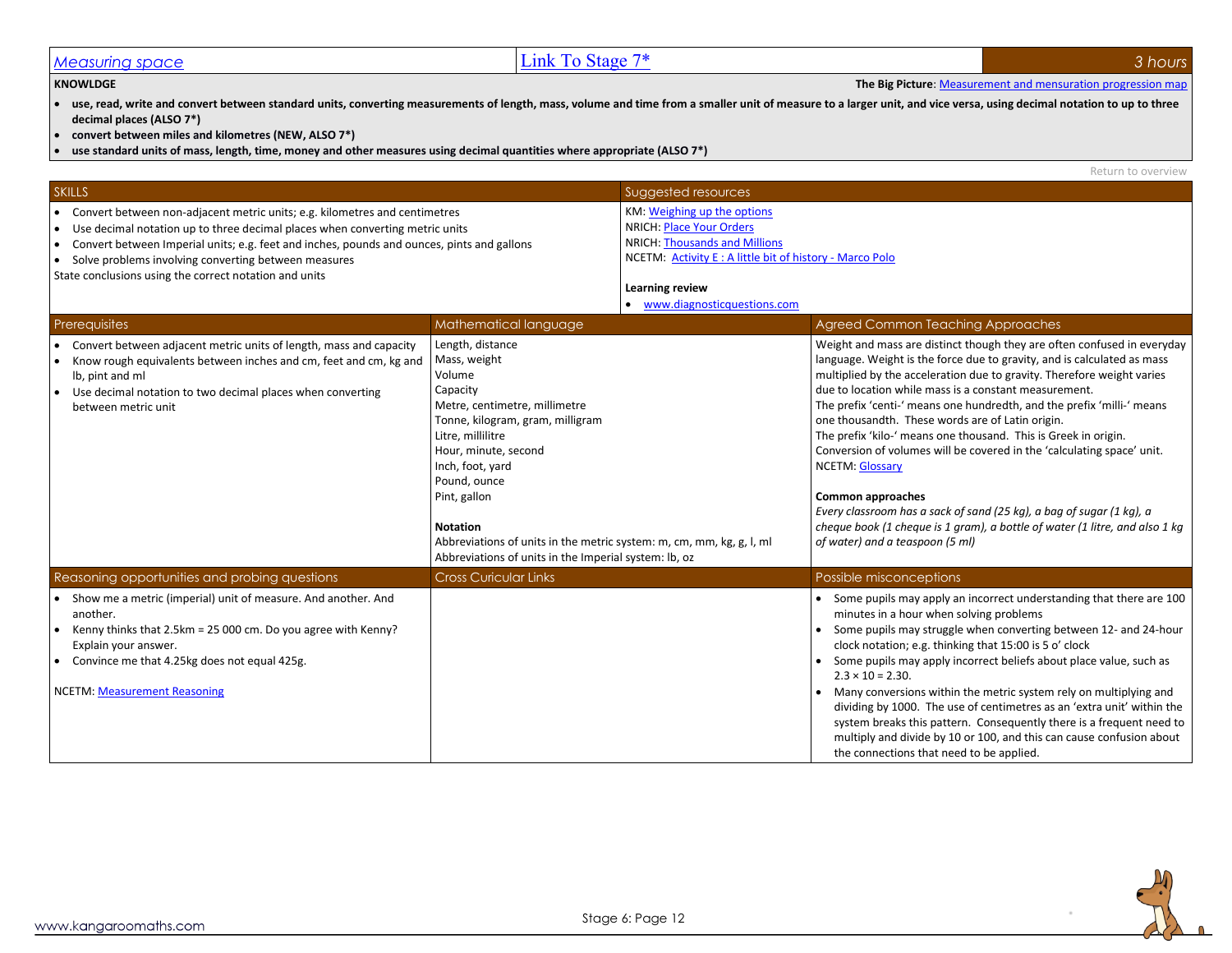# <span id="page-12-0"></span>*[Investigating angles](file://sweep/teacher$/maths/2014%2015%20Area/Schemes%20of%20Work/KS3/Maths%20Links%20Topics/Stage%206%20investigating%20Angles.xlsx)* [Link To Stage 7\\*](file://sweep/teacher$/maths/Teaching%20Plans%20(Linked)/2017%2018%20Teaching%20Plans%20and%20SOW/Schemes%20Of%20Work/KS3%20Stages/St7%20Star_sow.docx) *3 hours*

**KNOWLEDGE The Big Picture**[: Position and direction progression map](http://kangaroomaths.com/free_resources/planning/KM_MathematicsProgression_GeometryPositionDirection.xlsx)

- **recognise angles where they meet at a point, are on a straight line, or are vertically opposite, and find missing angles**
- **apply the properties of angles at a point, angles at a point on a straight line, vertically opposite angles (ALSO 7\*)**

| <b>SKILLS</b>                                                        |                                   | Suggested resources                     |                                                                                         |
|----------------------------------------------------------------------|-----------------------------------|-----------------------------------------|-----------------------------------------------------------------------------------------|
| Identify angles that meet at a point<br>$\bullet$                    |                                   | KM: Maths to Infinity: Lines and Angles |                                                                                         |
| Identify angles that meet at a point on a line                       |                                   |                                         |                                                                                         |
| Identify vertically opposite angles<br>$\bullet$                     |                                   | Learning review                         |                                                                                         |
| Know that vertically opposite angles are equal                       |                                   | www.diagnosticquestions.com             |                                                                                         |
| Use known facts to find missing angles                               |                                   |                                         |                                                                                         |
| Explain reasoning                                                    |                                   |                                         |                                                                                         |
| Prerequisites                                                        | Mathematical language             |                                         | Agreed Common Teaching Approaches                                                       |
| Know that angles are measured in degrees                             | Angle                             |                                         | The exact reason for there being 360 degrees in a full turn is unknown.                 |
| Know that angles in a full turn total 360°, and angle in half a turn | Degrees                           |                                         | There are various theories including it being an approximation of the 365               |
| must total 180°                                                      | Right angle                       |                                         | days in a year and resultant apparent movement of the sun, and the fact                 |
| Estimate the size of angles                                          | Acute angle                       |                                         | that it has so many factors.                                                            |
|                                                                      | Obtuse angle                      |                                         | The SI unit for measuring angles in the radian $(2\pi \text{ radians in a full turn}).$ |
|                                                                      | Reflex angle                      |                                         | Napoleon experimented with the decimal degree, or grad (400 grads in a                  |
|                                                                      | Protractor<br>Vertically opposite |                                         | full turn)<br><b>NCETM: Glossary</b>                                                    |
|                                                                      |                                   |                                         |                                                                                         |
|                                                                      | <b>Notation</b>                   |                                         | <b>Common approaches</b>                                                                |
|                                                                      | Right angle notation              |                                         | All pupils know how to to use a 180° and a 360° protractor.                             |
|                                                                      | Arc notation for all other angles |                                         |                                                                                         |
|                                                                      | The degree symbol (°)             |                                         |                                                                                         |
| Reasoning opportunities and probing questions                        | <b>Cross Curicular Links</b>      |                                         | Possible misconceptions                                                                 |
| Show a pair of possible values for a and b.                          |                                   |                                         | Some pupils may think that these angles are not equal as they are not                   |
| And another. And another.                                            |                                   |                                         | 'vertical'.                                                                             |
|                                                                      |                                   |                                         |                                                                                         |
| Convince me that the sum of angles on a                              |                                   |                                         |                                                                                         |
| straight line is 180°.                                               |                                   |                                         |                                                                                         |
| Show a possible set of values for a, b, c and d.                     |                                   |                                         |                                                                                         |
| And another. And another.                                            |                                   |                                         | Some pupils may think that angles that are 'roughly' opposite are                       |
| Convince me that the sum of angles around a point is 360°.           |                                   |                                         | always equal, e.g. $a = c$                                                              |
| Convince me that (vertically) opposite angles are equal.             |                                   |                                         |                                                                                         |
| Kenny thinks that the sum of opposite angles is 180°. Do you agree?  |                                   |                                         |                                                                                         |
| Explain your answer.                                                 |                                   |                                         |                                                                                         |
|                                                                      |                                   |                                         |                                                                                         |
| NCETM: Geometry - Properties of Shapes Reasoning                     |                                   |                                         |                                                                                         |

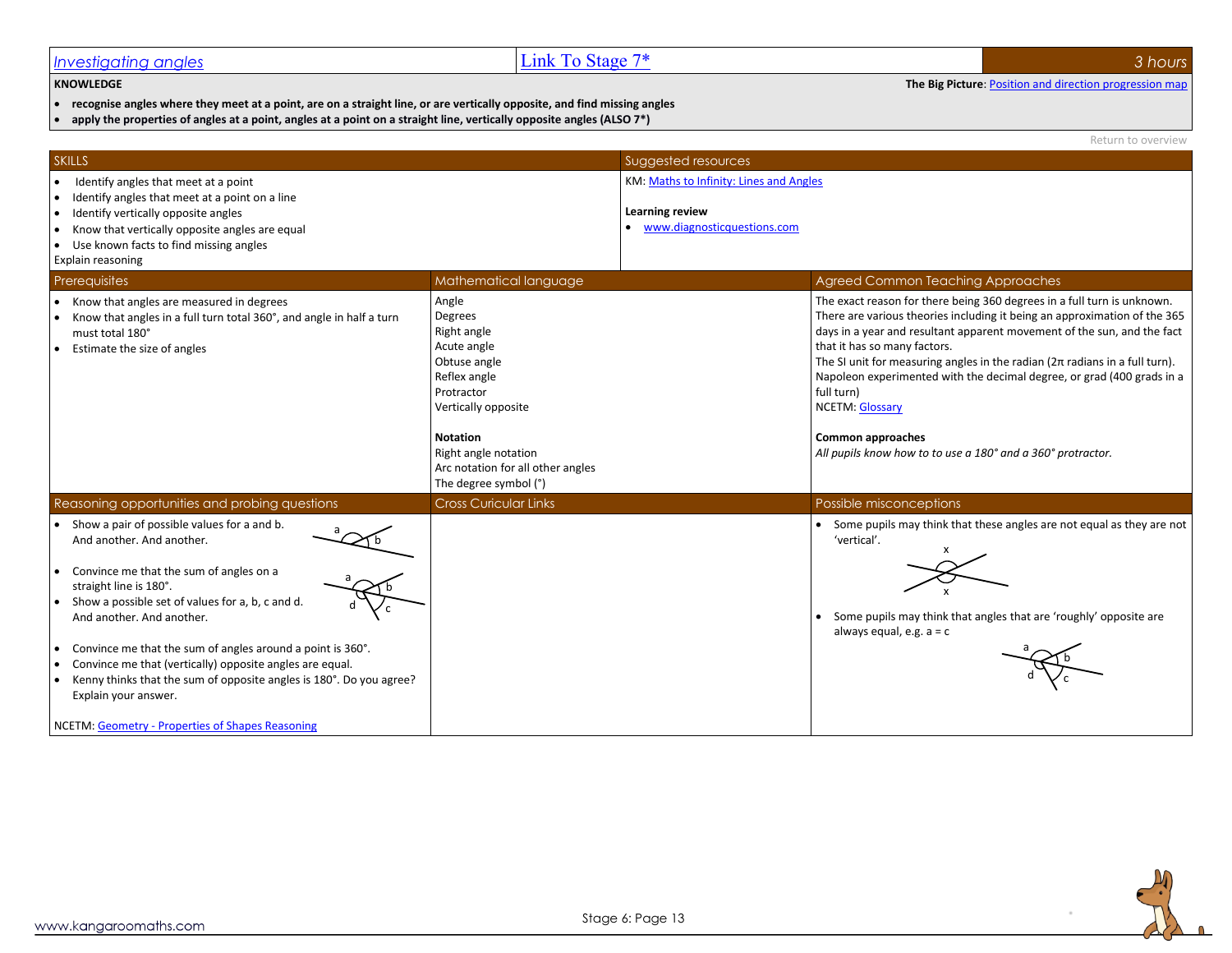<span id="page-13-0"></span>

| <b>Calculating fractions, decimals and percentages</b>                                                                                                                                                                                                                                                                                                                                                                                                                                                                                                                                                                                                                                                                              | Link To Stage 7*                                                                                                                                                                                                                                                                           |                                                                                                                                                                                                        | 9 hours                                                                                                                                                                                                                                                                                                                                                                                                                                                                                                                                                                                                                                                                                                                                                                                                                        |  |
|-------------------------------------------------------------------------------------------------------------------------------------------------------------------------------------------------------------------------------------------------------------------------------------------------------------------------------------------------------------------------------------------------------------------------------------------------------------------------------------------------------------------------------------------------------------------------------------------------------------------------------------------------------------------------------------------------------------------------------------|--------------------------------------------------------------------------------------------------------------------------------------------------------------------------------------------------------------------------------------------------------------------------------------------|--------------------------------------------------------------------------------------------------------------------------------------------------------------------------------------------------------|--------------------------------------------------------------------------------------------------------------------------------------------------------------------------------------------------------------------------------------------------------------------------------------------------------------------------------------------------------------------------------------------------------------------------------------------------------------------------------------------------------------------------------------------------------------------------------------------------------------------------------------------------------------------------------------------------------------------------------------------------------------------------------------------------------------------------------|--|
|                                                                                                                                                                                                                                                                                                                                                                                                                                                                                                                                                                                                                                                                                                                                     |                                                                                                                                                                                                                                                                                            |                                                                                                                                                                                                        |                                                                                                                                                                                                                                                                                                                                                                                                                                                                                                                                                                                                                                                                                                                                                                                                                                |  |
| <b>KNOWLDGE</b><br>The Big Picture: Fractions, decimals and percentages progression map<br>add and subtract fractions with different denominators and mixed numbers, using the concept of equivalent fractions (ALSO 7*)<br>multiply simple pairs of proper fractions, writing the answer in its simplest form [for example, $1/4 \times 1/2 = 1/8$ ] (ALSO 7*)<br>divide proper fractions by whole numbers [for example, $\frac{1}{3}$ + 2 = $\frac{1}{6}$ ] (also 7 <sup>*</sup> )<br>multiply one-digit numbers with up to two decimal places by whole numbers (ALSO 7*)<br>solve problems involving the calculation of percentages [for example, of measures, and such as 15% of 360] and the use of percentages for comparison |                                                                                                                                                                                                                                                                                            |                                                                                                                                                                                                        |                                                                                                                                                                                                                                                                                                                                                                                                                                                                                                                                                                                                                                                                                                                                                                                                                                |  |
|                                                                                                                                                                                                                                                                                                                                                                                                                                                                                                                                                                                                                                                                                                                                     |                                                                                                                                                                                                                                                                                            |                                                                                                                                                                                                        | Return to overview                                                                                                                                                                                                                                                                                                                                                                                                                                                                                                                                                                                                                                                                                                                                                                                                             |  |
| <b>SKILLS</b><br>• Add (subtract) fractions with different denominators<br>Add (subtract) a mixed number and a fraction, including with different denominators<br>Add (subtract) mixed numbers, including with different denominators<br>Multiply a proper fraction by a proper fraction<br>$\bullet$<br>Divide a proper fraction by a whole number<br>Simplify the answer to a calculation when appropriate<br>Multiply U.t by U<br>$\bullet$<br>Multiply U.th by U<br>Find 10% of a quantity<br>Use non-calculator methods to find a percentage of an amount<br>Use decimal or fraction equivalents to find a percentage of an amount where appropriate<br>Solve problems involving the use of percentages to make comparisons    |                                                                                                                                                                                                                                                                                            | Suggested resources<br><b>NRICH: Fractions Jigsaw</b><br>NRICH: Peaches Today, Peaches Tomorrow<br>NRICH: Andy's Marbles<br>NRICH: Would you Rather?<br>Learning review<br>www.diagnosticquestions.com |                                                                                                                                                                                                                                                                                                                                                                                                                                                                                                                                                                                                                                                                                                                                                                                                                                |  |
| Prerequisites                                                                                                                                                                                                                                                                                                                                                                                                                                                                                                                                                                                                                                                                                                                       | Mathematical language                                                                                                                                                                                                                                                                      |                                                                                                                                                                                                        | Agreed Common Teaching Approaches                                                                                                                                                                                                                                                                                                                                                                                                                                                                                                                                                                                                                                                                                                                                                                                              |  |
| Convert between mixed numbers and improper fractions<br>Find equivalent fractions<br>Add and subtract fractions when one denominator is a multiple of the<br>other<br>Multiply a proper fraction by a whole number<br>Use the formal written method of short multiplication<br>Know the effect of multiplying and dividing by 10 and 100<br>Know percentage equivalents of $\frac{1}{2}$ , $\frac{1}{4}$ , $\frac{3}{4}$ , $\frac{1}{5}$ , $\frac{2}{5}$ , $\frac{4}{5}$<br>Bring on the Maths <sup>+</sup> : Moving on up!<br>Fractions, decimals & percentages: #5                                                                                                                                                                | Mixed number<br>Equivalent fraction<br>Simplify, cancel<br>Lowest terms<br>Proper fraction, improper fraction, top-heavy fraction, vulgar fraction<br>Numerator, denominator<br>Percent, percentage<br><b>Notation</b><br>Mixed number notation<br>Horizontal / diagonal bar for fractions |                                                                                                                                                                                                        | Use of a fraction wall to visualise multiplying fractions and dividing<br>fractions by a whole number. For example, pupils need to read<br>calculations such as $\frac{1}{4} \times \frac{1}{2}$ as $\frac{1}{4}$ multiplied by $\frac{1}{2}$ and therefore, $\frac{1}{2}$ of $\frac{1}{4} = \frac{1}{8}$ ;<br>$\frac{4}{10} \div 2$ as $\frac{4}{10}$ divided by 2 and therefore $\frac{2}{10}$ .<br>NCETM: The Bar Model<br><b>NCETM: Teaching fractions</b><br><b>NCETM: Fractions videos</b><br><b>NCETM: Glossary</b><br><b>Common approaches</b><br>When multiplying a decimal by a whole number pupils are taught to use<br>the corresponding whole number calculation as a general strategy.<br>When adding and subtracting mixed numbers pupils are taught to<br>convert to improper fractions as a general strategy. |  |
| Reasoning opportunities and probing questions                                                                                                                                                                                                                                                                                                                                                                                                                                                                                                                                                                                                                                                                                       | <b>Cross Curicular Links</b>                                                                                                                                                                                                                                                               |                                                                                                                                                                                                        | Pupils are encouraged to find and use 10% of an amount.<br>Possible misconceptions                                                                                                                                                                                                                                                                                                                                                                                                                                                                                                                                                                                                                                                                                                                                             |  |
| • Show me an 'easy' ('difficult') pair of fractions to add (subtract). And<br>another. And another.<br>Kenny thinks that $\frac{7}{10} - \frac{2}{7} = \frac{5}{3} = 1\frac{2}{3}$ . Do you agree with Kenny?<br>• Jenny thinks that you can only multiply fractions if they have the<br>same common denominator. Do you agree with Jenny? Explain.<br>Benny thinks that $\frac{4}{10} \div 2 = \frac{4}{5}$ . Do you agree with Kenny? Explain.<br>• Lenny says '20% of £60 is £3 because $60 \div 20 = 3'$ . Do you agree?<br><b>NCETM: Fractions Reasoning</b><br><b>NCETM: Ratio and Proportion Reasoning</b>                                                                                                                   |                                                                                                                                                                                                                                                                                            |                                                                                                                                                                                                        | • Some pupils may think that you simply can simply add/subtract the<br>whole number part of mixed numbers and add/subtract the<br>fractional art of mixed numbers when adding/subtracting mixed<br>numbers, e.g. $3\frac{1}{2}$ - $2\frac{1}{2}$ = $1\frac{-1}{6}$<br>Some pupils may make multiplying fractions over complicated by<br>applying the same process for adding and subtracting of finding<br>common denominators.<br>Some pupils may think that as you divide by 10 to find 10%, you<br>٠<br>divided by 15 to find 15%, divide by 20 to find 20%, etc.                                                                                                                                                                                                                                                           |  |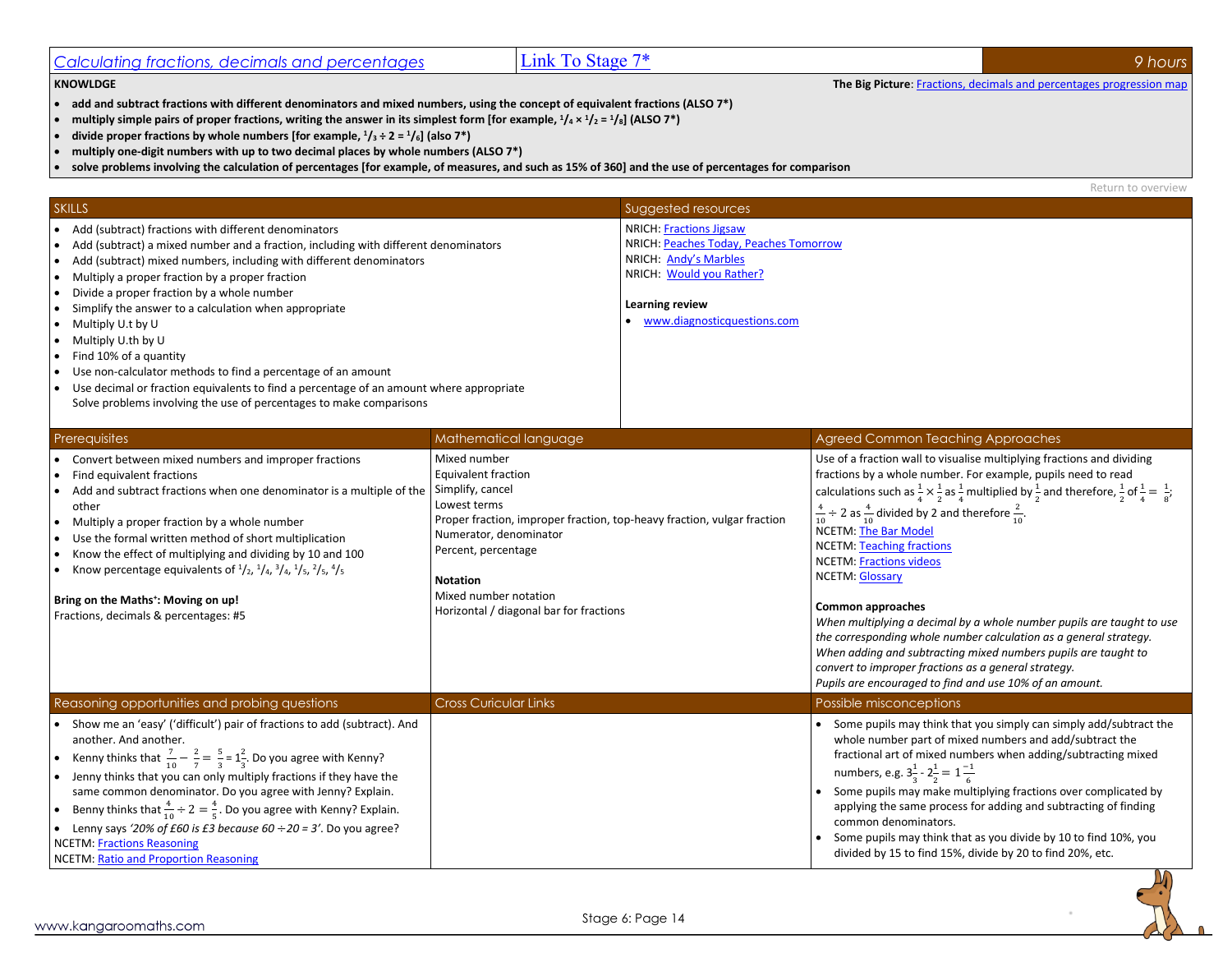### <span id="page-14-0"></span>*[Solving equations and inequalities](file://sweep/teacher$/maths/2014%2015%20Area/Schemes%20of%20Work/KS3/Maths%20Links%20Topics/Stage%206%20Solving%20Equations%20and%20Inequalities.xlsx)* [Link To Stage 7\\*](file://sweep/teacher$/maths/Teaching%20Plans%20(Linked)/2017%2018%20Teaching%20Plans%20and%20SOW/Schemes%20Of%20Work/KS3%20Stages/St7%20Star_sow.docx) *3 hours* **KNOWLEDGE The Big Picture**[: Algebra progression map](http://kangaroomaths.com/free_resources/planning/KM_MathematicsProgression_Algebra.xlsx) • **enumerate possibilities of combinations of two variables** • **express missing number problems algebraically** • **find pairs of numbers that satisfy an equation with two unknowns** Return to overview **SKILLS** SULLER SUGGESTED RESOURCES AND LOCAL CONTINUES OF THE SUGGESTED RESOURCES SUGGESTED FOR SUGGESTED RESOURCES • Solve missing number problems expressed in words • Find a solution to a missing number problem with two unknowns • Find all combinations of two variables that solve a missing number problem with two unknowns • Know the basic rules of algebraic notation • Express missing number problems algebraically Solve missing number problems expressed algebraically NRICH: [Plenty of Pens](https://nrich.maths.org/1117) NRICH[: Your Number Is…](http://nrich.maths.org/2289) NRICH[: Number Pyramids](http://nrich.maths.org/2281) NCETM[: Activity A: Racetrack and Design a board game](https://www.ncetm.org.uk/resources/42893) NCETM[: Activity E: Matchbox Algebra](https://www.ncetm.org.uk/resources/42893) **Learning review** • [www.diagnosticquestions.com](http://www.diagnosticquestions.com/) Prerequisites **Mathematical language Agreed Common Teaching Approaches** Agreed Common Teaching Approaches • Use symbols to represent variables in a formula Algebra, algebra, algebraic, algebraically Symbol Expression Variable Substitute Equation Unknown Enumerate **Notation** The lower case and upper case of a letter should not be used interchangeably when worked with algebra Juxtaposition is used in place of '×'. 2*a* is used rather than *a*2. Division is written as a fraction The word 'algebra' comes from the title of a book by the Persian mathematician, al-Khwārizmī, who lived in modern-day Baghdad about 1200 years ago. Al-kitāb al-mukhtaṣar fī ḥisāb **al-ğabr** wa'l-muqābala was a book that promoted the idea of solving equations by a method of balancing. Avoid fruit salad algebra (see possible misconceptions). NCETM[: The Bar Model](https://www.ncetm.org.uk/resources/44567) NCETM[: Algebra](https://www.ncetm.org.uk/resources/43649) NCETM[: Glossary](https://www.ncetm.org.uk/public/files/17308038/National+Curriculum+Glossary.pdf) **Common approaches** *Use 'think of a number' problems to introduce the idea of 'n' standing for any number (a variable). For example:* • *Think of a number, double it, add 8, halve it and finally subtract your starting number. The answer is always 4. n*  $\rightarrow$  2n  $\rightarrow$  2n + 8  $\rightarrow$  n + 4  $\rightarrow$  4. *Encourage students to try again with different numbers, including large, small, negative, fractional or decimal. Also try varying the instructions to end up with a different number every time.* Reasoning opportunities and probing questions **Cross Curicular Links** Possible misconceptions **Possible misconceptions** • *a* + *b* = 15. Show me a pair of values for *a* and *b*. And another. And another.  $p + q = 7$ . Show me a pair of values for p and q that no one else will think of. And another. And another. • Kenny thinks that ' $b^2$ ' is the same as '2*b*' because when  $b = 2$ ,  $b^2 = 4$ and 2*b* = 4. Do you agree with Kenny? Explain your answer. • Jenny thinks that 7 + 2*a* = 9*a*. Do you agree with Jenny? Explain your answer. NCETM[: Algebra](https://www.ncetm.org.uk/public/files/18416474/6_Progression_Map_Algebra_Reasoning.pdf) Reasoning Some pupils may think that variables have a set value, such as  $a = 1$ , *b* = 2, *c* = 3, *d* = 4, etc. (especially if they have done lots of poorly designed treasure hunts/codes) – this will lead to problems such as thinking ' $b^2$ ' is the same as '2*b*' because when  $b = 2$ ,  $b^2 = 4$  and  $2b = 1$ 4. Using the idea of 'apples' and 'bananas' to explain  $a + b = 14$  can lead to misconceptions about the use of letters as variables. • Some students may think that the variables have to be positive integers (whole numbers)

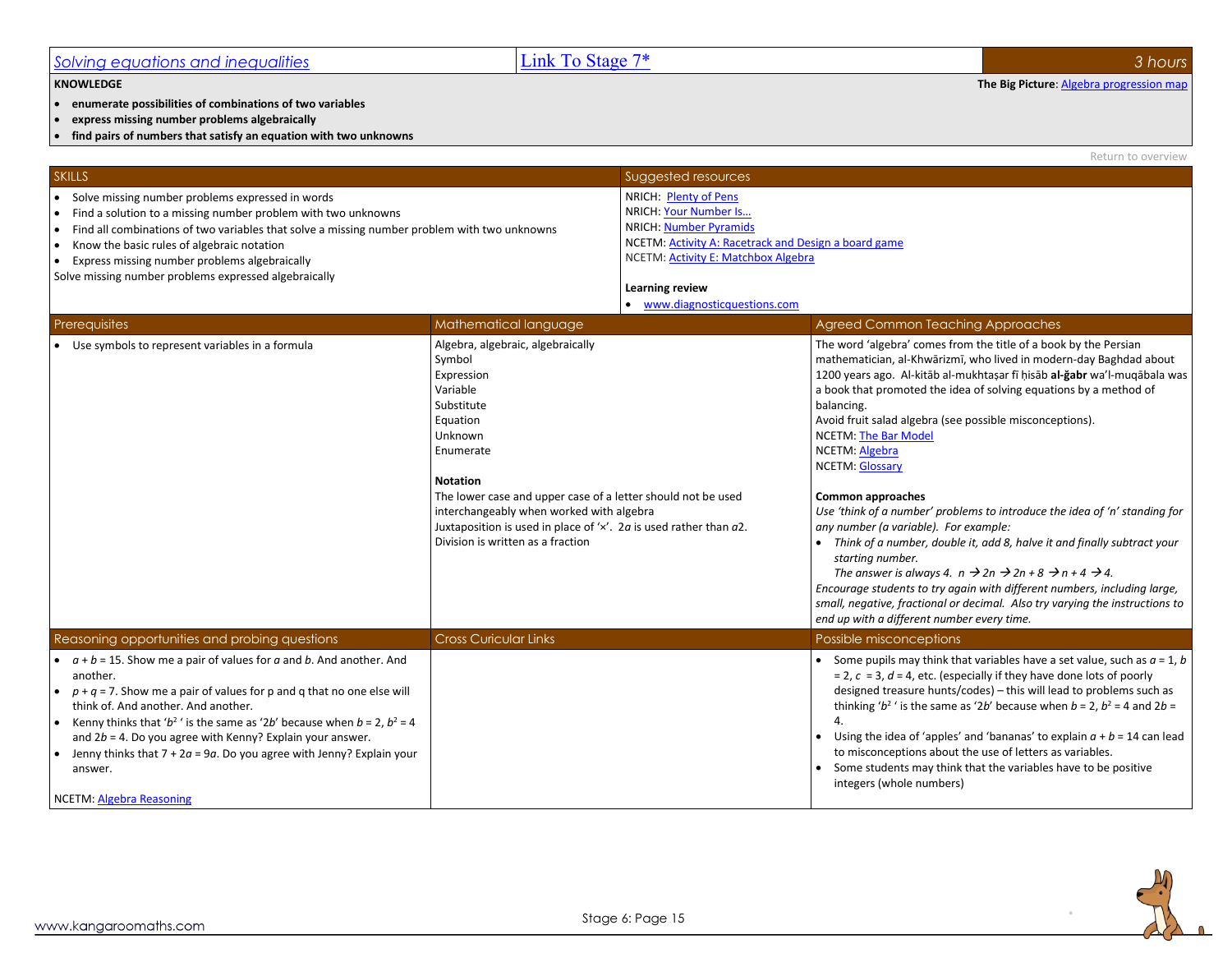### <span id="page-15-0"></span>*[Calculating space](file://sweep/teacher$/maths/2014%2015%20Area/Schemes%20of%20Work/KS3/Maths%20Links%20Topics/Stage%206%20Calculating%20Space.xlsx)* [Link To Stage 7\\*](file://sweep/teacher$/maths/Teaching%20Plans%20(Linked)/2017%2018%20Teaching%20Plans%20and%20SOW/Schemes%20Of%20Work/KS3%20Stages/St7%20Star_sow.docx) *9 hours*

### **KNOWLEDGE The Big Picture[: Measurement and mensuration progression map](http://kangaroomaths.com/free_resources/planning/KM_MathematicsProgression_GeometryMeasurementMensuration.xlsx)**

- **recognise that shapes with the same areas can have different perimeters and vice versa**
- **calculate the area of parallelograms and triangles**
- calculate, estimate and compare volume of cubes and cuboids using standard units, including cubic centimetres (cm<sup>3</sup>) and cubic metres (m<sup>3</sup>), and extending to other units [for example, mm<sup>3</sup> and km<sup>3</sup>]
- **recognise when it is possible to use formulae for area and volume of shape**
- **solve problems involving the calculation and conversion of units of measure, using decimal notation up to three decimal places where appropriate**
- **calculate perimeters of 2D shapes (ALSO 7\*)**
- **calculate surface area of cuboids**

| <b>SKILLS</b>                                                                                                                                                                                                                                                                                                                                                                                                                                                                                                                                                                                                                                                                                                                                                                                                                                                                                                                                                                                                                                 |                                                                                                                                                                                                                                                                                                                                                                                                                                                                                                                                                                           | Suggested resources                                                                                                                                                  |                                                                                                                                                                                                                                                                                                                                                                                                                                                                                                                                                                                                                                                                                                                                                                                                                         |
|-----------------------------------------------------------------------------------------------------------------------------------------------------------------------------------------------------------------------------------------------------------------------------------------------------------------------------------------------------------------------------------------------------------------------------------------------------------------------------------------------------------------------------------------------------------------------------------------------------------------------------------------------------------------------------------------------------------------------------------------------------------------------------------------------------------------------------------------------------------------------------------------------------------------------------------------------------------------------------------------------------------------------------------------------|---------------------------------------------------------------------------------------------------------------------------------------------------------------------------------------------------------------------------------------------------------------------------------------------------------------------------------------------------------------------------------------------------------------------------------------------------------------------------------------------------------------------------------------------------------------------------|----------------------------------------------------------------------------------------------------------------------------------------------------------------------|-------------------------------------------------------------------------------------------------------------------------------------------------------------------------------------------------------------------------------------------------------------------------------------------------------------------------------------------------------------------------------------------------------------------------------------------------------------------------------------------------------------------------------------------------------------------------------------------------------------------------------------------------------------------------------------------------------------------------------------------------------------------------------------------------------------------------|
| Recognise that shapes with the same areas can have different perimeters and vice versa<br>$\bullet$<br>Know that the area of a parallelogram is given by the formula area = base $\times$ height<br>$\bullet$<br>Know that the area of a triangle is given by the formula area = $\frac{1}{2} \times$ base $\times$ height = base $\times$ height ÷ 2 = $\frac{bh}{2}$<br>$\bullet$<br>Know that the volume of a cuboid is given by the formula volume = length $\times$ width $\times$ height<br>$\bullet$<br>Calculate the area of a parallelogram (triangle)<br>$\bullet$<br>Recognise when it is possible to use a formula for the area of a shape<br>$\bullet$<br>Estimate the volume of cubes and cuboids<br>$\bullet$<br>Choose appropriate units of volume<br>$\bullet$<br>Calculate the volume of a cuboid<br>$\bullet$<br>Recognise when it is possible to use a formula for the volume of a shape<br>$\bullet$<br>• Convert between metric units of area in simple cases<br>Convert between metric units of volume in simple cases |                                                                                                                                                                                                                                                                                                                                                                                                                                                                                                                                                                           | KM: Fibonacci's disappearing squares<br><b>KM: Dissections deductions</b><br>NCETM: Activity C: Through the window<br>Learning review<br>www.diagnosticquestions.com |                                                                                                                                                                                                                                                                                                                                                                                                                                                                                                                                                                                                                                                                                                                                                                                                                         |
| <b>Prerequisites</b>                                                                                                                                                                                                                                                                                                                                                                                                                                                                                                                                                                                                                                                                                                                                                                                                                                                                                                                                                                                                                          | Mathematical language                                                                                                                                                                                                                                                                                                                                                                                                                                                                                                                                                     |                                                                                                                                                                      | Agreed Common Teaching Approaches                                                                                                                                                                                                                                                                                                                                                                                                                                                                                                                                                                                                                                                                                                                                                                                       |
| • Know the meaning of perimeter (area, volume, capacity)<br>Know that the area of a rectangle is given by the formula area =<br>$\bullet$<br>length $\times$ width<br>Know that area can be measured using square centimetres or square<br>$\bullet$<br>metres, and the abbreviations cm <sup>2</sup> and m <sup>2</sup><br>Know that volume is measured in cubes<br>Bring on the Maths <sup>+</sup> : Moving on up!<br>Measures: #4, #5                                                                                                                                                                                                                                                                                                                                                                                                                                                                                                                                                                                                      | Perimeter, area, volume, capacity<br>Square, rectangle, parallelogram, triangle<br>Composite rectilinear<br>Polygon<br>Cube, cuboid<br>Millimetre, Centimetre, Metre, Kilometre<br>Square millimetre, square centimetre, square metre, square kilometre<br>Cubic centimetre, centimetre cube<br>Formula, formulae<br>Convert<br>Length, breadth, depth, height, width<br><b>Notation</b><br>Abbreviations of units in the metric system: km, m, cm, mm, mm <sup>2</sup> , cm <sup>2</sup><br>$m2$ , km <sup>2</sup> , mm <sup>3</sup> , cm <sup>3</sup> , km <sup>3</sup> |                                                                                                                                                                      | In this unit, 'volumes of shapes' refers only to cubes and cuboids.<br>Ensure that pupils make connections with the area of a rectangle work in<br>Stage 5, in particular the importance of the perpendicular height.<br>Note that there are several different ways of stating the area of a triangle<br>and this can cause confusion<br><b>NCETM: Glossary</b><br><b>Common approaches</b><br>Pupils derive practically the formulae for area of parallelogram and<br>triangle by dissecting rectangles<br>Pupils derive the formula for the area of a parallelogram first. They then<br>use this to help derive the formula for the area of an obtuse-angled<br>triangle.<br>Every classroom has a set of area posters on the wall<br>Pupils use the area of a triangle as given by the formula area = $\frac{bh}{a}$ |
| Reasoning opportunities and probing questions                                                                                                                                                                                                                                                                                                                                                                                                                                                                                                                                                                                                                                                                                                                                                                                                                                                                                                                                                                                                 | <b>Cross Curicular Links</b>                                                                                                                                                                                                                                                                                                                                                                                                                                                                                                                                              |                                                                                                                                                                      | Possible misconceptions                                                                                                                                                                                                                                                                                                                                                                                                                                                                                                                                                                                                                                                                                                                                                                                                 |
| 'Show me' an example of when you would measure volume using km <sup>3</sup><br>Convince me that the area of a parallelogram is found using base x<br>height<br>(Given a triangle with base labelled 8 cm, height 5 cm, slope height 6<br>$\bullet$<br>cm) Kenny thinks that the area is 40 cm <sup>2</sup> , Lenny thinks it is 20 cm <sup>2</sup> ,<br>Jenny thinks it is 240 cm <sup>2</sup> and Benny thinks it is 24 cm <sup>2</sup> . Who do you<br>agree with? Explain why.                                                                                                                                                                                                                                                                                                                                                                                                                                                                                                                                                             |                                                                                                                                                                                                                                                                                                                                                                                                                                                                                                                                                                           |                                                                                                                                                                      | Some pupils may use the sloping height when finding the areas of<br>parallelograms and triangles<br>Some pupils may think that the area of a triangle is found using area<br>$\bullet$<br>$=$ base $\times$ height<br>Some pupils may think that you multiply all the numbers to find the<br>area of a shape                                                                                                                                                                                                                                                                                                                                                                                                                                                                                                            |

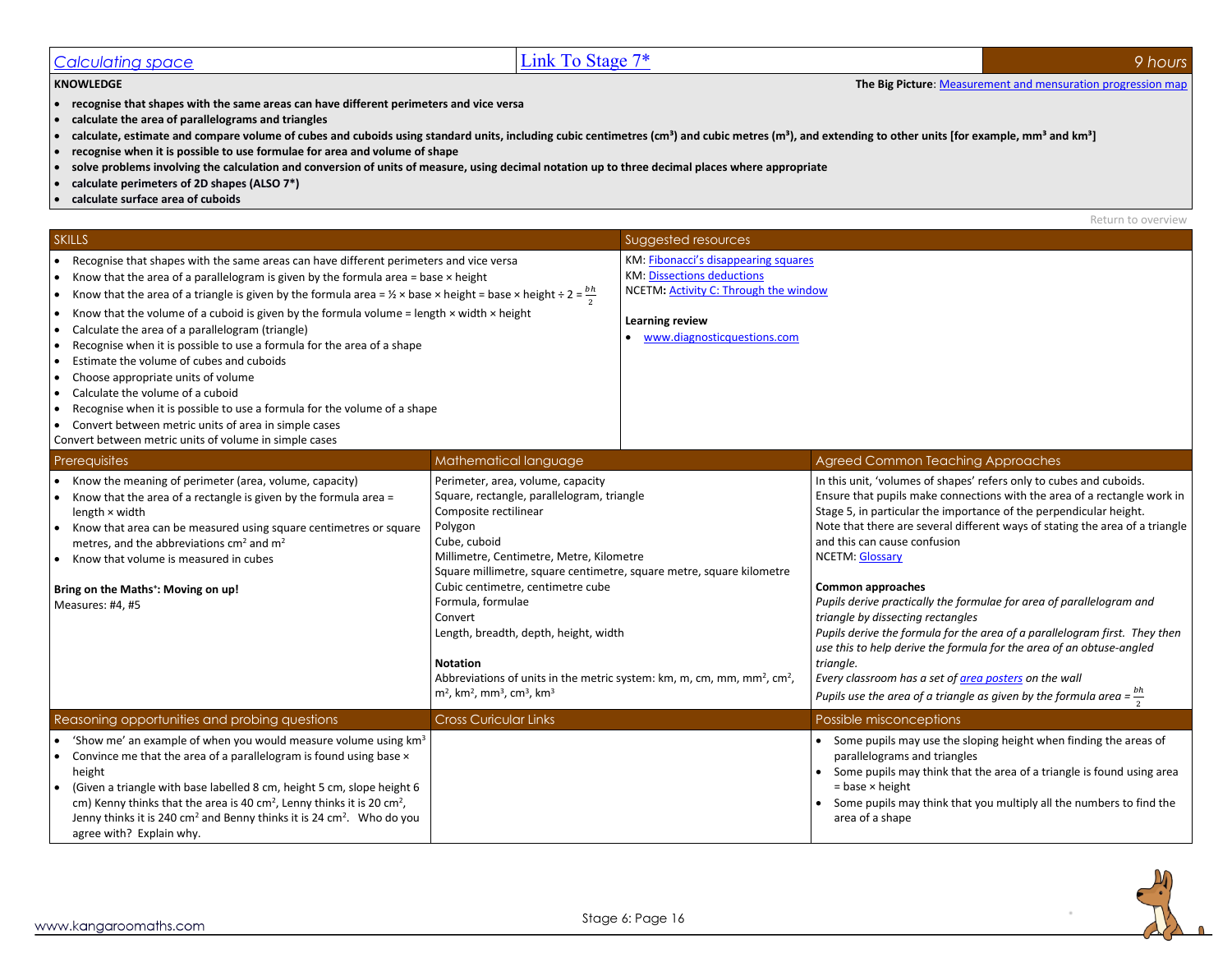### <span id="page-16-0"></span>Checking, approximating and estimating [Link To Stage 7\\*](file://sweep/teacher$/maths/Teaching%20Plans%20(Linked)/2017%2018%20Teaching%20Plans%20and%20SOW/Schemes%20Of%20Work/KS3%20Stages/St7%20Star_sow.docx) *3 hours*

### **KNOWLEDGE The Big Picture**[: Number and Place Value progression map](http://kangaroomaths.com/free_resources/planning/KM_MathematicsProgression_NumberPlaceValue.xlsx)

- **solve problems which require answers to be rounded to specified degrees of accuracy**
- **use estimation to check answers to calculations and determine, in the context of a problem, an appropriate degree of accuracy**
- **round any whole number to a required degree of accuracy**

**SKILLS** SULLER SUGGESTED RESOURCES AND LOCAL CONTINUES OF THE SUGGESTED RESOURCES SUGGESTED FOR SUGGESTED RESOURCES • Approximate any number by rounding to the nearest 1 000 000 • Approximate any number by rounding to a specified degree of accuracy; e.g. nearest 20, 50 • Understand estimating as the process of finding a rough value of an answer or calculation • Use estimation to predict the order of magnitude of the solution to a (decimal) calculation • Check the order of magnitude of the solution to a (decimal) calculation • Estimate multiplication calculations that involve multiplying up to four-digit numbers by a two-digit number • Estimate division calculations that involve dividing up to a four-digit number by a two-digit number Estimate multiplication calculations that involve multiplying numbers with up to two decimal places by whole numbers KM: [Stick on the Maths CALC6: Checking results](http://www.kangaroomaths.com/free_resources/teaching/sotm/level4/4calc6_ewb.doc) KM: [Maths to Infinity Rounding](http://www.kangaroomaths.com/free_resources/infinity/rounding.xlsm) NRICH[: Four Go](http://nrich.maths.org/5633) NCETM: [Activity A\(i\)](https://www.ncetm.org.uk/resources/42506) NCETM: [Activity G](https://www.ncetm.org.uk/resources/42612) **Learning review** • [www.diagnosticquestions.com](http://www.diagnosticquestions.com/) Prerequisites Mathematical language Agreed Common Teaching Approaches Agreed Common Teaching Approaches • Approximate any number by rounding to the nearest 10, 100 or 1000, 10 000 or 100 000 • Approximate any number with one or two decimal places by rounding to the nearest whole number • Approximate any number with two decimal places by rounding to the one decimal place • Estimate addition (subtraction) calculations with up to four digits Approximate (noun and verb) Round Decimal place Check Solution Answer Estimate (noun and verb) Order of magnitude Accurate Accuracy **Notation** The approximately equal symbol  $(\approx)$ This unit is an opportunity to develop and practice calculation skills with a particular emphasis on checking, approximating or estimating the answer. Pupils should use numbers up to 10 000 000 in this unit. Pupils should be able to round to other specified degrees of accuracy, but not to a specified number of significant figures, which is introduced in Stage 7. Also see big pictures: [Calculation progression map](http://kangaroomaths.com/free_resources/planning/KM_MathematicsProgression_NumberCalculation.xlsx) and [Fractions,](http://kangaroomaths.com/free_resources/planning/KM_MathematicsProgression_NumberFDP.xlsx)  [decimals and percentages progression map](http://kangaroomaths.com/free_resources/planning/KM_MathematicsProgression_NumberFDP.xlsx) NCETM[: Glossary](https://www.ncetm.org.uk/public/files/17308038/National+Curriculum+Glossary.pdf) **Common approaches** *All pupils are taught to visualise rounding through the use a number line* Reasoning opportunities and probing questions **Cross Curicular Links** Possible misconceptions **Possible misconceptions** • Convince me that 67 rounds to 60 to the nearest 20 • Convince me that 1 579 234 rounds to 2 million to the nearest million • Jenny writes  $1359 \div 18 \approx 7.55$ . Comment on Jenny's approximation. • Lenny writes  $2.74 \times 13 \approx 26$ . Do you agree with Lenny? Explain your answer. NCETM[: Place Value Reasoning](https://www.ncetm.org.uk/public/files/18416215/1_Progression_Map_Place_Value_Reasoning.pdf) • Some pupils may truncate instead of round • When checking the order of magnitude of a division calculation some pupils may apply incorrect reasoning about the effect of increasing the divisor by a factor of 10, thinking that it also makes the solution greater by a factor of 10; e.g.  $1400 \div 20$ :  $1400 \div 2 = 700$  so  $1400 \div 20$ = 7000. Some pupils may round down at the half way point, rather than round up.

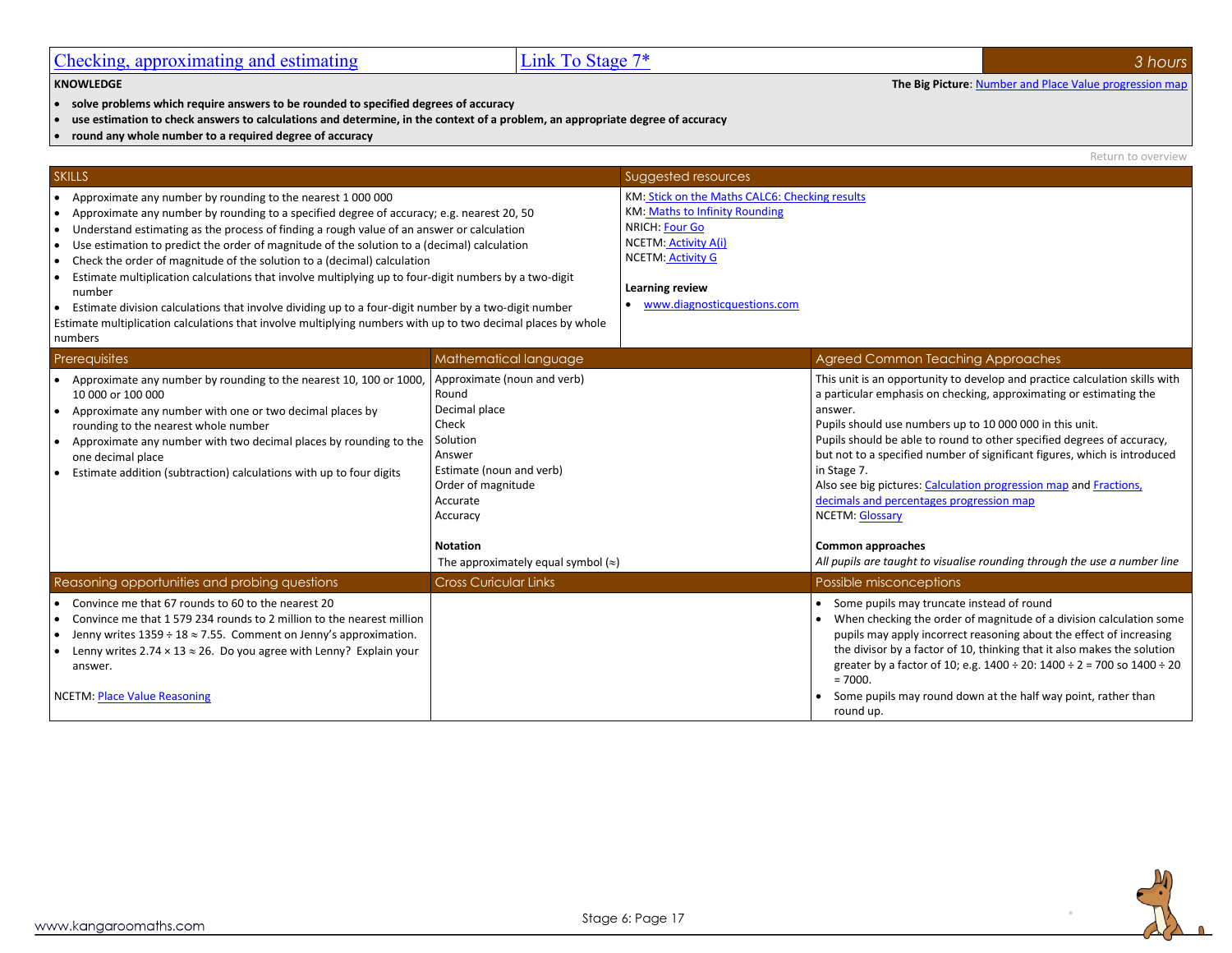## <span id="page-17-0"></span>Mathematical movement 3<sup>3</sup> hours

### **KNOWLEDGE The Big Picture**[: Position and direction progression map](http://kangaroomaths.com/free_resources/planning/KM_MathematicsProgression_GeometryPositionDirection.xlsx)

- **describe positions on the full coordinate grid (all four quadrants)**
- **work with co-ordinates in all four quadrants (NEW)**
- **draw and translate simple shapes on the coordinate plane, and reflect them in the axes**
- **solve geometric problems on coordinate axes**
- **describe translations as 2D vectors (ALSO 7\*)**

Return to overview

 $\sqrt{ }$ 

| <b>SKILLS</b>                                                                                                                                                                                                                                                                                                                                                                                                                                                                                                                                                        |                                                                                                                                                                                                                                                                                                                | Suggested resources                                                                                                                                                                                                                                                                      |                                                                                                                                                                                                                                                                                                                                                                                                                                                                                                                                                                                                                                                                                                                                                                                                                                                                                                                                                                                                                                                                                                                                                                                                         |
|----------------------------------------------------------------------------------------------------------------------------------------------------------------------------------------------------------------------------------------------------------------------------------------------------------------------------------------------------------------------------------------------------------------------------------------------------------------------------------------------------------------------------------------------------------------------|----------------------------------------------------------------------------------------------------------------------------------------------------------------------------------------------------------------------------------------------------------------------------------------------------------------|------------------------------------------------------------------------------------------------------------------------------------------------------------------------------------------------------------------------------------------------------------------------------------------|---------------------------------------------------------------------------------------------------------------------------------------------------------------------------------------------------------------------------------------------------------------------------------------------------------------------------------------------------------------------------------------------------------------------------------------------------------------------------------------------------------------------------------------------------------------------------------------------------------------------------------------------------------------------------------------------------------------------------------------------------------------------------------------------------------------------------------------------------------------------------------------------------------------------------------------------------------------------------------------------------------------------------------------------------------------------------------------------------------------------------------------------------------------------------------------------------------|
| Use coordinates to describe the position of a point in all four quadrants<br>$\bullet$<br>Use coordinates to write the position of a point in all four quadrants<br>Construct a 2-D coordinate grid (all four quadrants)<br>$\bullet$<br>Use coordinates to plot the position of a point in any of the four quadrants<br>$\bullet$<br>Use coordinates to plot a set of points to construct a polygon<br>$\bullet$<br>Solve problems involving coordinates<br>$\bullet$<br>• Carry out a translation<br>Carry out a reflection using one of the axes as a mirror line |                                                                                                                                                                                                                                                                                                                | KM: Stick on the Maths ALG2: Coordinates in four quadrants<br><b>NRICH: Cops and Robbers</b><br><b>NRICH: Eight Hidden Squares</b><br>NRICH: Coordinate Tan<br><b>NRICH: Transformation Tease</b><br>NCETM: Activity B - Battleships<br>Learning review<br>• www.diagnosticquestions.com |                                                                                                                                                                                                                                                                                                                                                                                                                                                                                                                                                                                                                                                                                                                                                                                                                                                                                                                                                                                                                                                                                                                                                                                                         |
| Prerequisites                                                                                                                                                                                                                                                                                                                                                                                                                                                                                                                                                        | Mathematical language                                                                                                                                                                                                                                                                                          |                                                                                                                                                                                                                                                                                          | Agreed Common Teaching Approaches                                                                                                                                                                                                                                                                                                                                                                                                                                                                                                                                                                                                                                                                                                                                                                                                                                                                                                                                                                                                                                                                                                                                                                       |
| Use coordinates in the first quadrant<br>Identify a translation<br>$\bullet$<br>Carry out a translation in the first quadrant<br>$\bullet$<br>Identify a reflection<br>$\bullet$<br>Carry out a reflection in the first quadrant using mirror lines parallel<br>$\bullet$<br>to the axes<br>• Know the meaning of 'congruent', 'congruence', 'object', 'image'<br>Bring on the Maths <sup>+</sup> : Moving on up!<br>Properties of shapes: #2<br>Position and direction: #1                                                                                          | $2-D$<br>Grid<br>Axis, axes, x-axis, y-axis<br>Origin<br>Quadrant<br>(Cartesian) coordinates<br>Point<br>Translation<br>Reflection<br>Transformation<br>Object, Image<br>Congruent, congruence<br><b>Notation</b><br>Cartesian coordinates should be separated by a comma and enclosed in<br>brackets $(x, y)$ |                                                                                                                                                                                                                                                                                          | The main focus of this unit is to develop understanding of coordinates in<br>all four quadrants<br>Note that pupils are not yet expected to use an algebraic description of a<br>mirror line (such as $x = 3$ ).<br>The French mathematician Rene Descartes introduced Cartesian<br>coordinates in the 17 <sup>th</sup> century. It is said that he thought of the idea<br>while watching a fly moving around on his bedroom ceiling.<br>Other coordinate systems include grid references, polar coordinates and<br>spherical coordinates.<br>There are other types of mathematical movement that pupils will learn<br>about in future stages. The group name for these movements is<br>'transformations'.<br><b>NCETM: Glossary</b><br><b>Common approaches</b><br>Teachers do not use the phrase 'along the corridor and up the stairs' as it<br>can encourage a mentality of only working in the first quadrant. Later,<br>pupils will have to use coordinates in all four quadrants. A more helpful<br>way to remember the order of coordinates is 'x is a cross, wise up!'<br>Teachers use the language 'negative number', and not 'minus number',<br>to avoid future confusion with calculations. |
| Reasoning opportunities and probing questions                                                                                                                                                                                                                                                                                                                                                                                                                                                                                                                        | <b>Cross Curicular Links</b>                                                                                                                                                                                                                                                                                   |                                                                                                                                                                                                                                                                                          | Possible misconceptions                                                                                                                                                                                                                                                                                                                                                                                                                                                                                                                                                                                                                                                                                                                                                                                                                                                                                                                                                                                                                                                                                                                                                                                 |
| (Given a grid with the point (-3, 4) indicated) Benny describes this<br>point as $(-3, 4)$ . Jenny describes the point as $(4, -3)$ . Who do you<br>agree with? Why?<br>Two vertices of a rectangle are $(-1, 2)$ and $(4, -2)$ . What could the<br>other two vertices be? How many solutions can you find?<br>• Convince me that $(-2, 3)$ is in the second quadrant)<br>NCETM: Geometry: Position Direction and Movement Reasoning                                                                                                                                 |                                                                                                                                                                                                                                                                                                                |                                                                                                                                                                                                                                                                                          | • When describing or carrying out a translation, some pupils may count<br>the squares between the two shapes rather than the squares that<br>describe the movement between the two shapes.<br>When reflecting a triangle some students may draw a translation<br>When carrying out a reflection some pupils may think that the object<br>and image should be an equal distance from the edge of the grid,<br>rather than an equal distance form the mirror line.<br>• Some pupils will confuse the order of x-coordinates and y-<br>coordinates<br>When constructing axes, some pupils may not realise the importance<br>of equal divisions on the axes                                                                                                                                                                                                                                                                                                                                                                                                                                                                                                                                                 |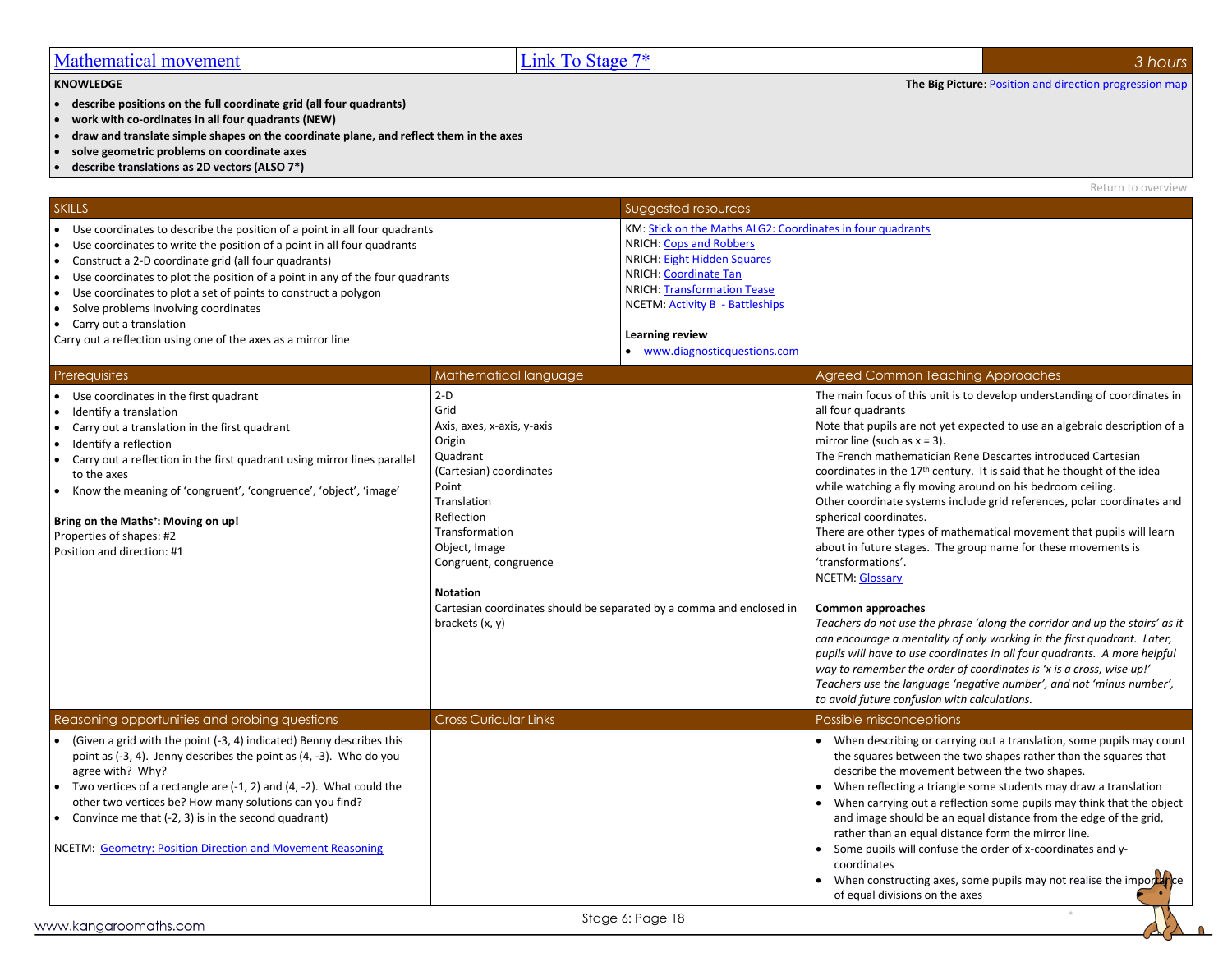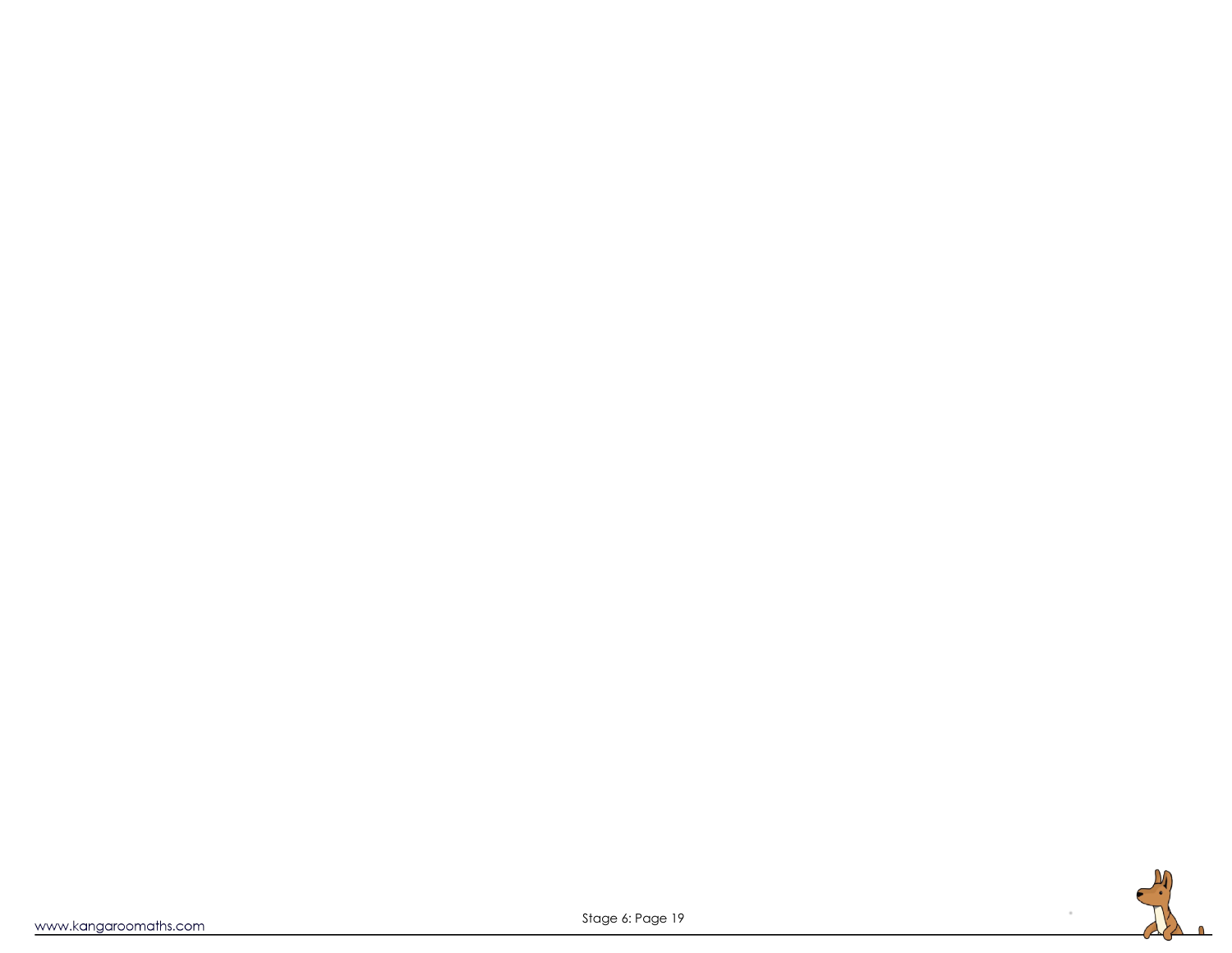<span id="page-19-0"></span>**KNOWLEDGE The Big Picture**[: Statistics progression map](http://kangaroomaths.com/free_resources/planning/KM_MathematicsProgression_Statistics.xlsx)

• **interpret and construct pie charts and line graphs and use these to solve problems**

|                                                                                                                                                                                                                                                                                                                                                                                                                                                                                                                                                                                                                                                 |                                                                                                                                                                         |                                                                                                                                                                                                                                  | Return to overview                                                                                                                                                                                                                                                                                                                                                                                                                                                                                                                                                                                                                                      |
|-------------------------------------------------------------------------------------------------------------------------------------------------------------------------------------------------------------------------------------------------------------------------------------------------------------------------------------------------------------------------------------------------------------------------------------------------------------------------------------------------------------------------------------------------------------------------------------------------------------------------------------------------|-------------------------------------------------------------------------------------------------------------------------------------------------------------------------|----------------------------------------------------------------------------------------------------------------------------------------------------------------------------------------------------------------------------------|---------------------------------------------------------------------------------------------------------------------------------------------------------------------------------------------------------------------------------------------------------------------------------------------------------------------------------------------------------------------------------------------------------------------------------------------------------------------------------------------------------------------------------------------------------------------------------------------------------------------------------------------------------|
| <b>SKILLS</b>                                                                                                                                                                                                                                                                                                                                                                                                                                                                                                                                                                                                                                   |                                                                                                                                                                         | Suggested resources                                                                                                                                                                                                              |                                                                                                                                                                                                                                                                                                                                                                                                                                                                                                                                                                                                                                                         |
| • Understand that pie charts are used to show proportions<br>• Make statements about proportions shown in a pie charts<br>• Make statements to compare proportions in pie charts<br>Use additional information to make statements about frequencies in pie charts<br>Use a table of frequencies to work out the angle for a slice in a pie chart<br>Construct a pie chart by measuring angles<br>$\bullet$<br>• Identify the scale used on the axes of a graph<br>Read values from a line graph involving scaling<br>• Use scaling when constructing line graphs<br>Answer two-step questions about data in line graphs (e.g. 'How much more?') |                                                                                                                                                                         | KM: Stick on the Maths HD6: Graphs and diagrams<br>NRICH: Match the Matches<br><b>NRICH: Graphing Number Patterns</b><br>NCETM: A little bit of history (Britain since 1945)<br>Learning review<br>• www.diagnosticquestions.com |                                                                                                                                                                                                                                                                                                                                                                                                                                                                                                                                                                                                                                                         |
| Prerequisites                                                                                                                                                                                                                                                                                                                                                                                                                                                                                                                                                                                                                                   | Mathematical language                                                                                                                                                   |                                                                                                                                                                                                                                  | Agreed Common Teaching Approaches                                                                                                                                                                                                                                                                                                                                                                                                                                                                                                                                                                                                                       |
| • Measure and construct angles using a protractor<br>• Interpret and construct a simple line graph                                                                                                                                                                                                                                                                                                                                                                                                                                                                                                                                              | Data<br>Scale<br>Axis, axes<br>Graph<br>Frequency<br>Time graph, Time series<br>Line graph<br>Pie chart<br>Sector<br>Angle<br>Protractor<br>Degrees<br>Maximum, minimum |                                                                                                                                                                                                                                  | In Stage 6, when constructing pie charts the total of the frequencies is<br>always a factor of 360 More complex cases are included in later stages.<br>William Playfair, a Scottish engineer and economist, introduced the line<br>graph in 1786. He also introduced the pie chart in 1801.<br>NCETM: Glossary<br><b>Common approaches</b><br>Pie charts are constructed by calculating the angle for each section by<br>dividing 360 by the total frequency, and not using percentages.<br>The angle for the first section is measured from a vertical radius.<br>Subsequent sections are measured using the boundary line of the<br>previous section. |
| Reasoning opportunities and probing questions                                                                                                                                                                                                                                                                                                                                                                                                                                                                                                                                                                                                   | <b>Cross Curicular Links</b>                                                                                                                                            |                                                                                                                                                                                                                                  | Possible misconceptions                                                                                                                                                                                                                                                                                                                                                                                                                                                                                                                                                                                                                                 |
| • Show me a pie chart representing the following information: Blue<br>(25%), Red (over 50%), Yellow (the rest). And another. And another.<br>• Always / Sometimes / Never: Pie charts are constructed in a<br>clockwise direction<br>• Always / Sometimes / Never: The larger the size of the pie chart, the<br>greater the total frequency<br>• Kenny says 'If two pie charts have the same section then the amount<br>of data the section represents is the same in each pie chart.' Do you<br>agree with Kenny? Explain your answer.<br><b>NCETM: Statistics Reasoning</b>                                                                   |                                                                                                                                                                         |                                                                                                                                                                                                                                  | • Some pupils may think that a line graph is appropriate for discrete<br>data<br>• Some pupils may think that each square on the grid used represents<br>one unit<br>• Some pupils may confuse the fact that the sections of the pie chart<br>total 100% and 360°                                                                                                                                                                                                                                                                                                                                                                                       |

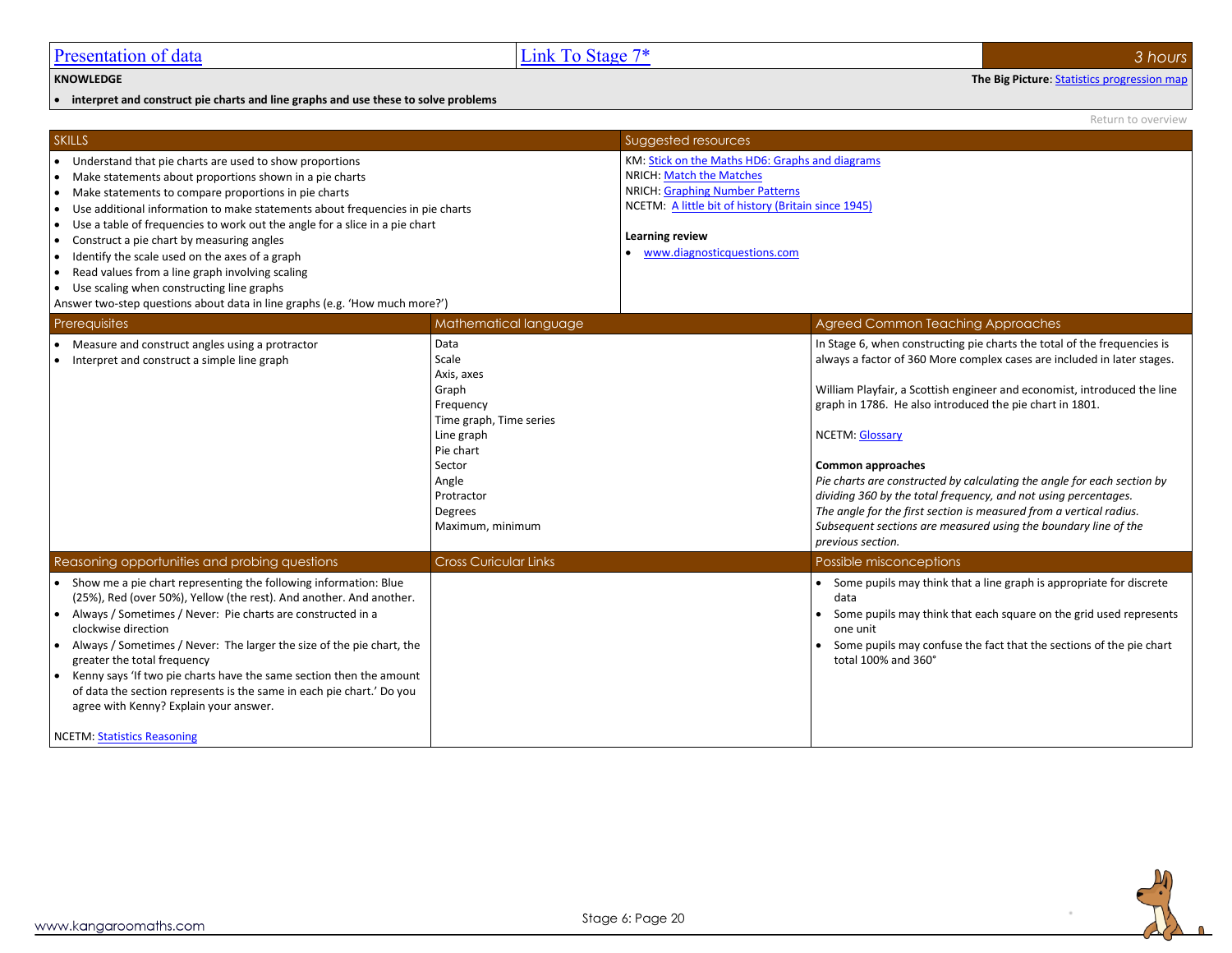<span id="page-20-0"></span>

| Measuring data                                                                                                                                                                                                                                                                                                                                 | Link To Stage 7*                                                                             |                                                                                                                                                                                                                                   | 3 hours                                                                                                                                                                                                                                                                                                                                                                                                                                                                                         |
|------------------------------------------------------------------------------------------------------------------------------------------------------------------------------------------------------------------------------------------------------------------------------------------------------------------------------------------------|----------------------------------------------------------------------------------------------|-----------------------------------------------------------------------------------------------------------------------------------------------------------------------------------------------------------------------------------|-------------------------------------------------------------------------------------------------------------------------------------------------------------------------------------------------------------------------------------------------------------------------------------------------------------------------------------------------------------------------------------------------------------------------------------------------------------------------------------------------|
| <b>KNOWLEDGE</b>                                                                                                                                                                                                                                                                                                                               |                                                                                              |                                                                                                                                                                                                                                   | The Big Picture: Statistics progression map                                                                                                                                                                                                                                                                                                                                                                                                                                                     |
| • calculate and interpret the mean as an average<br>interpret, analyse and compare the distributions of data sets from univariate empirical distributions through appropriate measures of central tendency (median, mean and mode) and spread (range) (ALSO 7*)                                                                                |                                                                                              |                                                                                                                                                                                                                                   |                                                                                                                                                                                                                                                                                                                                                                                                                                                                                                 |
|                                                                                                                                                                                                                                                                                                                                                |                                                                                              |                                                                                                                                                                                                                                   | Return to overview                                                                                                                                                                                                                                                                                                                                                                                                                                                                              |
| SKILLS <sup>'</sup>                                                                                                                                                                                                                                                                                                                            |                                                                                              | Suggested resources                                                                                                                                                                                                               |                                                                                                                                                                                                                                                                                                                                                                                                                                                                                                 |
| • Understand the meaning of 'average' as a typicality (or location)<br>Understand the mean as a measure of typicality (or location)<br>Interpret the mean as a way of levelling the data<br>Calculate the mean of a set of data<br>Choose an appropriate approximation when required<br>Use the mean to find a missing number in a set of data |                                                                                              | KM: Maths to Infinity: Averages, Charts and Tables<br>NRICH: Birdwatch<br>NRICH: Probably<br>NRICH: Same or Different?<br>NCETM: A little bit of history (Britain since 1945)<br>Learning review<br>• www.diagnosticquestions.com |                                                                                                                                                                                                                                                                                                                                                                                                                                                                                                 |
| Prerequisites                                                                                                                                                                                                                                                                                                                                  | Mathematical language                                                                        |                                                                                                                                                                                                                                   | <b>Agreed Common Teaching Approaches</b>                                                                                                                                                                                                                                                                                                                                                                                                                                                        |
| • Approximate a number by rounding to a given number of decimal<br>places                                                                                                                                                                                                                                                                      | Average<br>Mean<br>Measure<br>Data<br>Statistic<br><b>Statistics</b><br>Approximate<br>Round |                                                                                                                                                                                                                                   | The word 'average' is often used synonymously with the mean, but it is<br>only one type of average. In fact, there are several different types of<br>mean (the one in this unit properly being named as the 'arithmetic<br>mean'). Other types of average, including the mode and the median, are<br>introduced in later stages.<br><b>NCETM: Glossary</b><br>Common approaches<br>Always use brackets when writing out the calculation for a mean, e.g. (2 +<br>$3 + 4 + 5$ ÷ 4 = 14 ÷ 4 = 3.5 |
| Reasoning opportunities and probing questions                                                                                                                                                                                                                                                                                                  | <b>Cross Curicular Links</b>                                                                 |                                                                                                                                                                                                                                   | Possible misconceptions                                                                                                                                                                                                                                                                                                                                                                                                                                                                         |
| • Always / Sometimes / Never: The mean is a whole number.<br>• Kenny is working out the mean of 2, 3, 4 and 5. He calculates $2 + 3 + 4$<br>$+5 \div 4 = 10.25$ . Do you agree with Kenny? Explain your answer.<br>• The average number of children per family (Married Couples, 2012) is<br>1.8. Convince me that this statement makes sense. |                                                                                              |                                                                                                                                                                                                                                   | • If using a calculator some pupils may not use the $'=$ symbol (or<br>brackets) correctly; e.g. working out the mean of 2, 3, 4 and 5 as $2 + 3$<br>$+4+5 \div 4 = 10.25$ .<br>Some pupils may think the average is always the middle number<br>• Some pupils may think that the mean must be a whole number                                                                                                                                                                                   |

• Some pupils may think that the mean must be a whole number • Some pupils may not realise that the mean must lie within the range

of the data set.